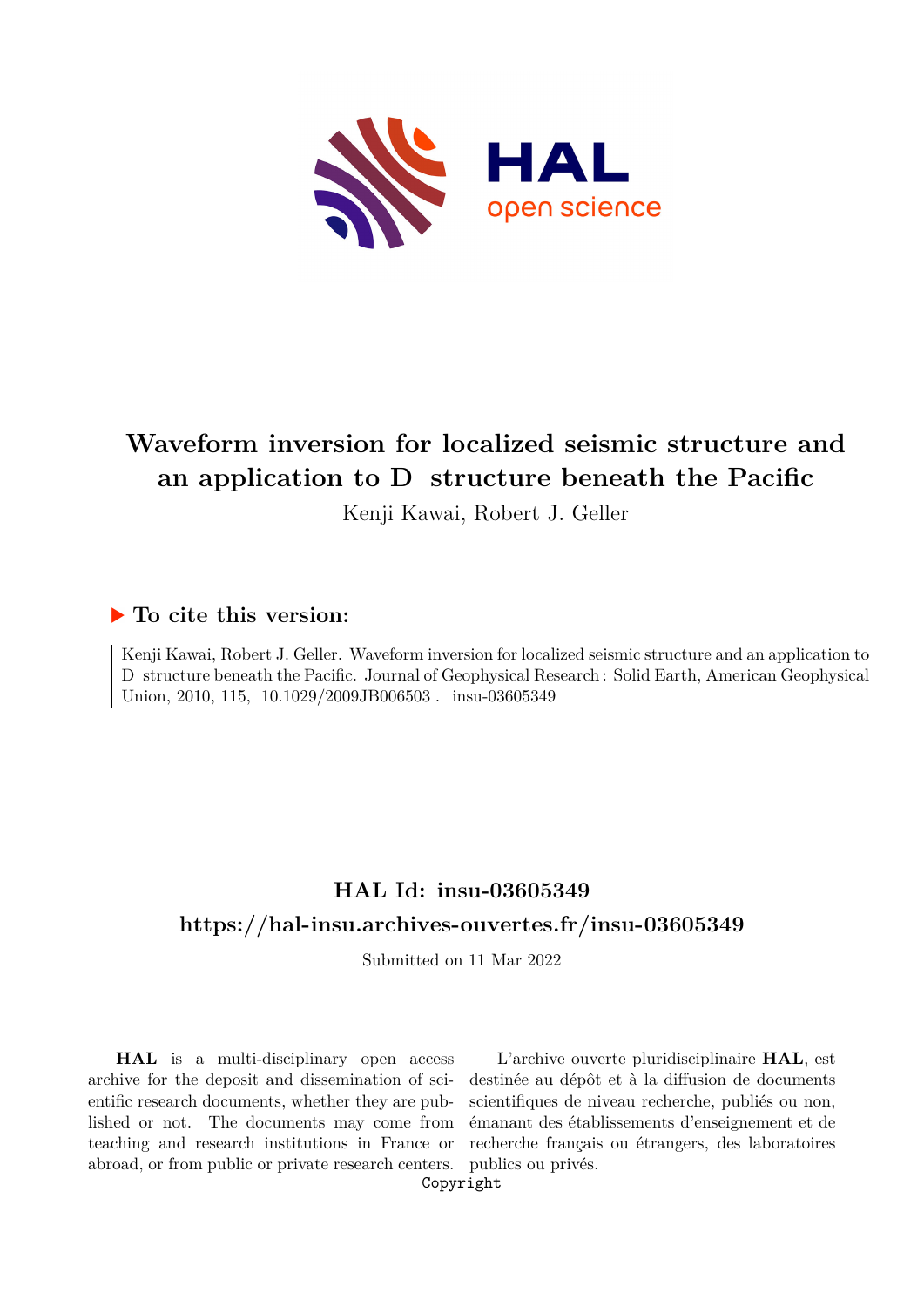

# Waveform inversion for localized seismic structure and an application to  $D''$  structure beneath the Pacific

Kenji Kawai<sup>1,2</sup> and Robert J. Geller<sup>3</sup>

Received 1 April 2009; revised 22 September 2009; accepted 16 October 2009; published 29 January 2010.

[1] In order to extract more information on localized seismic structure from observed seismic data, we have developed and applied a new method of waveform inversion. The calculation of synthetic seismograms and their partial derivatives is the key steps in such an inversion. We formulate the inverse problem of waveform inversion for localized structure, computing partial derivatives for the 1-D and 3-D anisotropic elastic moduli at particular depth or at points in space. Our method does not use any great circle approximations in computing the synthetics and their partial derivatives. In this study we invert for the vertical dependence of the shear velocity in the lowermost mantle beneath the Pacific using the transverse component of broadband waveforms for the period range  $8-200$  s. We find  $1\%-1.5\%$  velocity decreases and increases in the zones from 400 to 500 km and from 300 to 400 km above the core-mantle boundary (CMB), respectively. In addition, we find 0.5%–1% velocity increases and decreases in the zones from 100 to 200 km and from 0 to 100 km above the CMB, respectively. This is interpreted as evidence for phase transitions between perovskite and postperovskite (although a chemical stratification model cannot be excluded).

Citation: Kawai, K., and R. J. Geller (2010), Waveform inversion for localized seismic structure and an application to  $D''$  structure beneath the Pacific, J. Geophys. Res., 115, B01305, doi:10.1029/2009JB006503.

## 1. Introduction

[2] There have been many waveform inversion studies of global upper mantle structure using surface waves [e.g., Woodhouse and Dziewonski, 1984] and of global whole mantle structure using both body and surface waves [e.g., Li and Romanowicz, 1996; Megnin and Romanowicz, 2000]. Almost all such studies used approximations such as the path average approximation or a nonlinear asymptotic normal mode approach [Li and Romanowicz, 1995] in computing synthetic seismograms in order to reduce computational requirements. Recently, as efficient methods for computing synthetic seismograms and their partial derivatives have been developed, waveform inversion for global upper mantle structure [Hara and Geller, 2000; Hara, 2004] and for global whole mantle structure [Takeuchi, 2007] has been conducted without using such approximations.

[3] On the other hand, there have been relatively few studies using body wave waveform inversion to determine localized structure in the Earth's deep interior, although waveform inversion for local structure of upper mantle using surface waves has been conducted [e.g., Montagner,

1986; Nolet, 1990]. Although long-period free oscillations provide information on deep structure, they can resolve only long wavelengths and are not ideal for studies of deep structure. It is desirable to use body waves, whose dominant period and wavelength is shorter than that of surface waves, to investigate localized structure in the Earth's deep interior. It is therefore necessary to develop efficient methods for computation of body wave synthetic seismograms and their partial derivatives.

[4] Almost all previous studies of local structure in the Earth's deep interior using body wave waveforms have been conducted using forward modeling in which the Earth model is perturbed by trial and error to improve the fit between the observed and synthetic waveforms. Such forward modeling studies have contributed greatly to understanding geodynamics [e.g., Lay and Helmberger, 1983; Grand and Helmberger, 1984; Tajima and Grand, 1998], but there are several inherent problems. First, the methods for computing the synthetics use some approximations (e.g., modal summation, reflectivity, generalized ray theory). Second, objectivity is lacking, as the fit between data and synthetics is evaluated qualitatively, not quantitatively. To further improve our knowledge of Earth structure, it is desirable to develop new methods for quantitative and objective waveform inversion of body wave data for localized structure in the Earth's deep interior.

[5] The regions which can be investigated are restricted in practice because of the inhomogeneous distribution of sources and receivers. This is why localized parameteriza-

<sup>&</sup>lt;sup>1</sup>Department of Earth and Planetary Sciences, Tokyo Institute of Technology, Tokyo, Japan. <sup>2</sup>

<sup>&</sup>lt;sup>2</sup>Also at Institut de Physique du Globe de Paris, Paris, France.

<sup>&</sup>lt;sup>3</sup>Department of Earth and Planetary Science, Graduate School of Science, University of Tokyo, Tokyo, Japan.

Copyright 2010 by the American Geophysical Union. 0148-0227/10/2009JB006503\$09.00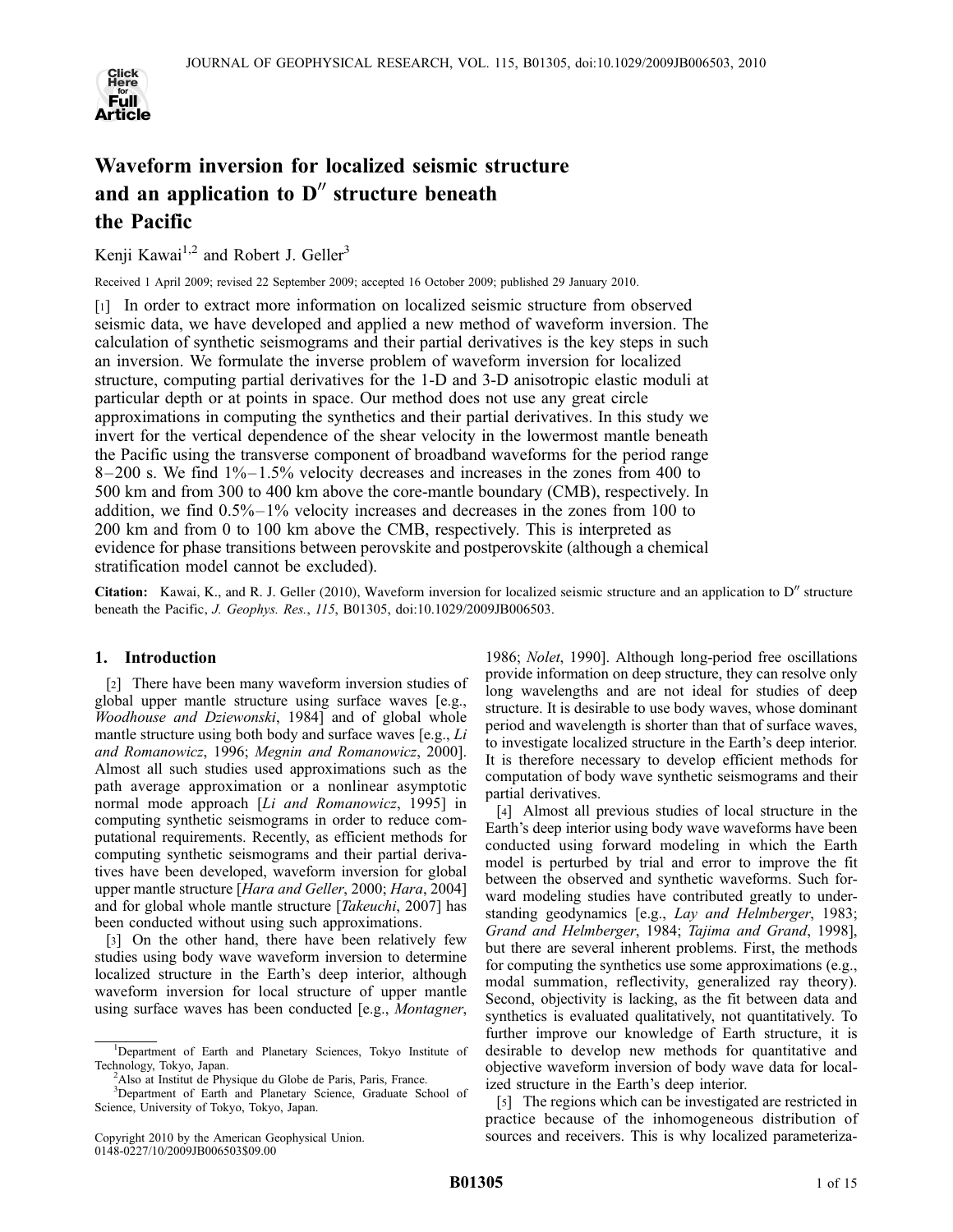

Figure 1. A possible strategy for waveform inversion for localized structure in the Earth's deep interior. Zeroth stage, determining target regions which are well sampled by waveforms excited in regions where earthquakes occur frequently and observed by dense receiver networks such as arrays; first stage, conducting waveform inversion for 1-D (vertically heterogeneous) local structure; second stage, inverting for 3-D local structure parameterized as voxel structure. In order to conduct waveform inversion for local structure, it is necessary to be able to efficiently compute partial derivatives for (local) shell and voxel perturbations.

tion (which can focus on only well-constrained regions) is preferable to the use of global basis functions (such as spherical harmonics), which uniformly models all structure, regardless of whether or not the data exist to provide constraints.

### 2. Formulation of Inverse Problem for Localized Structure

[6] In order to conduct inversion of body wave waveforms for localized Earth structure, several technical devel-

opments are necessary (Figure 1). Kawai et al. [2006] presented accurate and efficient methods for computing synthetic seismograms in a spherically symmetric, transversely isotropic, Earth model using the direct solution method (DSM) [Geller and Ohminato, 1994; Geller and Takeuchi, 1995]. These synthetics were recently used in waveform inversion for the local laterally homogeneous structure of  $D''$  beneath Central America [Kawai et al., 2007a, hereafter KTGF07], beneath the Arctic [Kawai et al., 2007b], beneath the western Pacific [Konishi et al., 2009], and beneath northern Asia [Kawai et al., 2009]. We summarize our techniques for waveform inversion below, discussing in more detail those portions of our techniques which have not been presented in other publications.

#### 2.1. Computation of Partial Derivatives

[7] We use the methods of *Geller and Hara* [1993] to compute the partial derivatives (Figure 2). We express the  $i$ component of the displacement for the kth earthquake at the point **r** as  $u_i^{(k)}$  (**r**) and the *i* component of the backpropagated displacement at r excited by a point force in the *j*-direction at the *p*th station as  $\eta_{ij}^{(p)}(\mathbf{r})$ . Note that **r** will, in general, be a point in the Earth's interior.

[8] The partial derivatives are expressed as follows:

$$
\left\{\frac{\partial u_i^{(k)}[\mathbf{r}^{(p)}]}{\partial m_l}\right\}^* = \int_V (\omega^*)^2 \left[u_j^{(k)}\right]^* \left[\rho^{(l)}\right]^* \eta_{ji}^{(p)} dV
$$

$$
-\int_V \left[u_{j,q}^{(k)}\right]^* \left[C_{jqrs}^{(l)}\right]^* \eta_{ri,s}^{(p)} dV, \tag{1}
$$

where  $\rho$  and  $C_{ijkl}$  are the density and elastic constants, respectively (see Geller and Hara [1993] for details). Although we can use equation (1) to obtain partial derivatives for arbitrary perturbations to the starting model, we focus here on voxel and (local) shell perturbations.

#### 2.1.1. Voxel Perturbation

[9] We use a  $\delta$  function as the spatial dependence of the model parameters in computation of partial derivatives for a voxel perturbation,  $\rho^{(l)} = \delta \rho \delta(\mathbf{r} - \mathbf{r_0})$  or  $C_{ijpq}^{(l)} = \delta C_{ijpq}$ 



Figure 2. A schematic explanation of the partial derivatives, which are obtained by cross-correlation of functionals of the synthetics and functionals of the back-propagated synthetics.  $A = \omega^2 T - H$ , where T and H are mass and stiffness matrices, respectively. The terms  $\vec{c}$  and  $\vec{z}$  are forward propagated wavefield and back-propagated wavefield excited by the *i*th direction point force, respectively. The terms  $g$  and  $y'$ are the source excitation vector and the *i*th point force excitation vector, respectively. The term  $m_l$  is the lth model parameter. For a point perturbation the spatial dependence of the model parameters is given by a delta function,  $\delta(\mathbf{r} - \mathbf{r}_0)$ . For this case the partial derivatives can be obtained by evaluating the cross correlation of the kernels for the forward propagated and back-propagated waveforms at the particular point where the model is perturbed [Geller and Hara, 1993].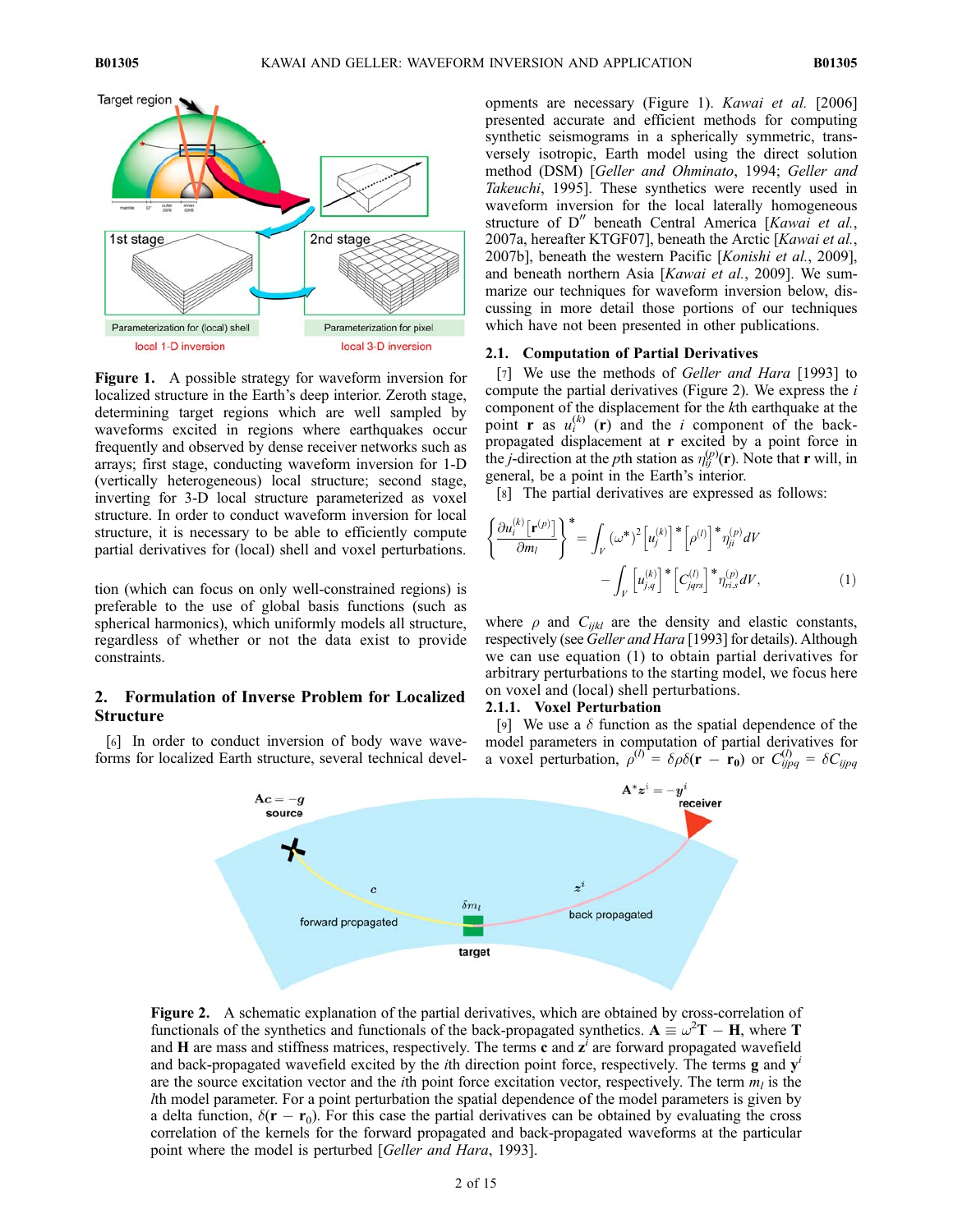$\delta(\mathbf{r} - \mathbf{r}_0)$ . As the perturbation to the elastic parameters is expressed as  $C_{ijpq}^{(l)}$ , we can easily formulate the partial derivatives for general anisotropy and for the anelastic parameter Q. In Appendix A we present explicit expressions for the kernels of the partial derivatives with respect to the elastic constants for the transversely isotropic case. In this paper, we use these expressions to compute sensitivity in section 4.

#### 2.1.2. (Local) Shell Perturbation

[10] In many cases the data are insufficient to invert for 3-D structure. In that case we will use a laterally homogeneous model appropriate for the study region. We may also want to first invert for a laterally homogeneous model and then use the localized 1-D model as the starting model for a localized 3-D inversion, as shown in Figure 1. The partial derivatives for spherically symmetric structure are as follows:

$$
\left\{\frac{\partial u_i^{(k)}[\mathbf{r}^{(p)}]}{\partial m_l}\right\}^* = \int_V (\omega^*)^2 \left[u_j^{(k)}\right]^* \left[\rho^{(l)}\right]^* \eta_j^{i(p)} dV
$$

$$
-\int_V \left[u_{j,q}^{(k)}\right]^* \left[C_{jqrs}^{(l)}\right]^* \eta_{r,s}^{i(p)} dV
$$

$$
= (\omega^*)^2 \mathcal{T}^{i(l)} - \mathcal{H}^{i(l)}, \tag{2}
$$

where  $u_i$  is the *i* component of the displacement and  $\eta_i^{(p)}$  is the  $i$  component of the back-propagated displacement excited by a point force in the  $j$  direction at the  $p$ th station. Spherically symmetric structure is represented as  $\rho^{(l)}$  =  $\delta \rho^{(l)} \Psi(\mathbf{r})$  and  $C_{jqrs}^{(l)} = \delta C_{jqrs}^{(l)} \Psi(\mathbf{r})$ , where  $\Psi(\mathbf{r}) = \psi(r) Y_{00}(\theta, \phi)$  $\partial \rho^{\circ} \Psi(\mathbf{r})$  and  $C_{jqrs}^{\circ} = \partial C_{jqrs}^{\circ} \Psi(\mathbf{r})$ , where  $\Psi(\mathbf{r}) = \psi(r) \gamma_{00}(t, \phi) = \psi(r) / \sqrt{4\pi}$ , and the terms in the last line of equation (2) are written as follows:

$$
\mathcal{T}^{i(l)} = \int_{V} \left[ u_j^{(k)} \right]^* \delta \rho^* \Psi(\mathbf{r}) \left[ \eta_j^{i(p)} \right] dV
$$
  
\n
$$
= \frac{1}{\sqrt{4\pi}} \int_{V} \left[ u_j^{(k)} \right]^* \delta \rho^* \psi(r) \left[ \eta_j^{i(p)} \right] dV
$$
  
\n
$$
= \frac{1}{\sqrt{4\pi}} \mathcal{T}_{n',mt}^{i(l)}
$$
 (3)

$$
\mathcal{H}^{i(l)} = \int_{V} \left[ u_{j,q}^{(k)} \right]^* \delta C_{jqrs}^* \Psi(\mathbf{r}) \left[ \eta_{r,s}^{(p)} \right] dV
$$
  
\n
$$
= \frac{1}{\sqrt{4\pi}} \int_{V} \left[ u_{j,q}^{(k)} \right]^* \delta C_{jqrs}^* \psi(r) \left[ \eta_{r,s}^{(p)} \right] dV
$$
  
\n
$$
= \frac{1}{\sqrt{4\pi}} \mathcal{H}_{nt',mt}^{i(l)}, \tag{4}
$$

where  $n$  and  $m$  are pointers for the radial trial functions (we use linear splines in this study), and  $t$  and  $t'$  are indices for the polarization of the trial functions (see below). In discussing the partial derivatives, it is useful to introduce the commonly used functions  $U(r)$ ,  $V(r)$ , and  $W(r)$ , which give the depth dependence of the spherical harmonic components of the displacement,

$$
\mathbf{u}(r,\theta,\phi) = \sum_{lm} U_{lm}(r) \mathbf{S}_{lm}^1(\theta,\phi) + V_{lm}(r) \mathbf{S}_{lm}^2(\theta,\phi)
$$
  
+  $W_{lm}(r) \mathbf{T}_{lm}(\theta,\phi),$  (5)

where

$$
U_{lm}(r) = \sum_{k} U_1(r_k) X_k(r),
$$
  
\n
$$
V_{lm}(r) = \sum_{k} U_2(r_k) X_k(r),
$$
  
\n
$$
W_{lm}(r) = \sum_{k} U_3(r_k) X_k(r).
$$
\n(6)

[11] The indices t and t' (introduced above) are 1 for  $S<sub>lm</sub>$ , 2 for  $S_{lm}^2$ , and 3 for  $T_{lm}$ .  $X_k(r)$  specify the vector spherical harmonic: the vertically dependent parts of the trial functions (typically linear splines).

### 2.1.3. Partial Derivatives for Isotropy and Transverse Isotropy

[12] The expressions in equations (3) and (4) are general and can be applied to any laterally homogeneous structure (e.g., including anelastic attenuation). However, inversion for laterally homogeneous general anisotropy is unrealistic because of the trade-offs that are involved. The most general anisotropic structure for which it is appropriate to invert for laterally homogeneous structure may be transverse isotropy with a vertical symmetry axis (TI). We restrict the following discussion to a TI medium. Note, however, that the methods of this study can be extended to the general anisotropic case in a straightforward fashion.

[13] We define the following intermediate integrals:

$$
P_{n,m}^{i(0)} = \int dr \delta \rho^* r^2 U_n^{(f)*} \psi(r) U_m^{i(b)}
$$
\n
$$
P_{n,m}^{i(1)} = \int dr \delta C^* r^2 \frac{dU_n^{(f)*}}{dr} \psi(r) \frac{dU_m^{i(b)}}{dr},
$$
\n
$$
P_{n,m}^{i(2)} = \int dr \delta L^* r^2 \frac{dU_n^{(f)*}}{dr} \psi(r) \frac{dU_m^{i(b)}}{dr} \quad P_{n,m}^{i(3)} = \int dr \delta F^* r U_n^{(f)*} \psi(r) \frac{dU_m^{i(b)}}{dr},
$$
\n
$$
P_{n,m}^{i(3')} = \int dr \delta F^* r \frac{dU_n^{(f)*}}{dr} \psi(r) U_m^{i(b)}
$$
\n
$$
P_{n,m}^{i(4')} = \int dr \delta L^* r U_n^{(f)*} \psi(r) \frac{dU_m^{i(b)}}{dr} \quad P_{n,m}^{i(5)} = \int dr \delta A^* U_n^{(f)*} \psi(r) U_m^{i(b)},
$$
\n
$$
P_{n,m}^{i(6)} = \int dr \delta L^* U_n^{(f)*} \psi(r) U_m^{i(b)}
$$
\n
$$
P_{n,m}^{i(7)} = \int dr \delta N^* U_n^{(f)*} \psi(r) U_m^{i(b)},
$$
\n(7)

where  $A$ ,  $C$ ,  $F$ ,  $L$ , and  $N$  are the five independent elastic constants for TI as defined by Love [1927], and  $U^{(f)}$  and  $U^{(b)}$  indicate the forward wavefield and the back-propagated wavefield for a point force source at the receiver in the i-direction, respectively.

[14] Using the above intermediate expressions, the matrix elements for the partial derivatives for the spheroidal case  $(t = 1 \text{ or } t = 2)$  are

$$
T_{n1,m1}^{i(l)} = T_{n2,m2}^{i(l)} = P_{n,m}^{i(0)}
$$
  
\n
$$
T_{n1,m2}^{i(l)} = T_{n2,m1}^{i(l)} = 0
$$
\n(8)

and

$$
\mathcal{H}_{n1,m1}^{i(l)} = P_{n,m}^{i(1)} + 2(P_{n,m}^{i(3)} + P_{n,m}^{i(3)}) + 4P_{n,m}^{i(5)} + \mathcal{L}^2 P_{n,m}^{i(6)} - 4P_{n,m}^{i(7)},
$$
  
\n
$$
\mathcal{H}_{n2,m2}^{i(l)} = P_{n,m}^{i(2)} - (P_{n,m}^{i(4)} + P_{n,m}^{i(4')}) + \mathcal{L}^2 P_{n,m}^{i(5)} + P_{n,m}^{i(6)} - 2P_{n,m}^{i(7)},
$$
  
\n
$$
\mathcal{H}_{n1,m2}^{i(l)} = -\mathcal{L}(P_{n,m}^{i(3')}-P_{n,m}^{i(4')} + 2P_{n,m}^{i(5)} + P_{n,m}^{i(6)} - 2P_{n,m}^{i(7)}),
$$
  
\n
$$
\mathcal{H}_{n2,m1}^{i(l)} = -\mathcal{L}(P_{n,m}^{i(3)} - P_{n,m}^{i(4)} + 2P_{n,m}^{i(5)} + P_{n,m}^{i(6)} - 2P_{n,m}^{i(7)}),
$$
  
\n(9)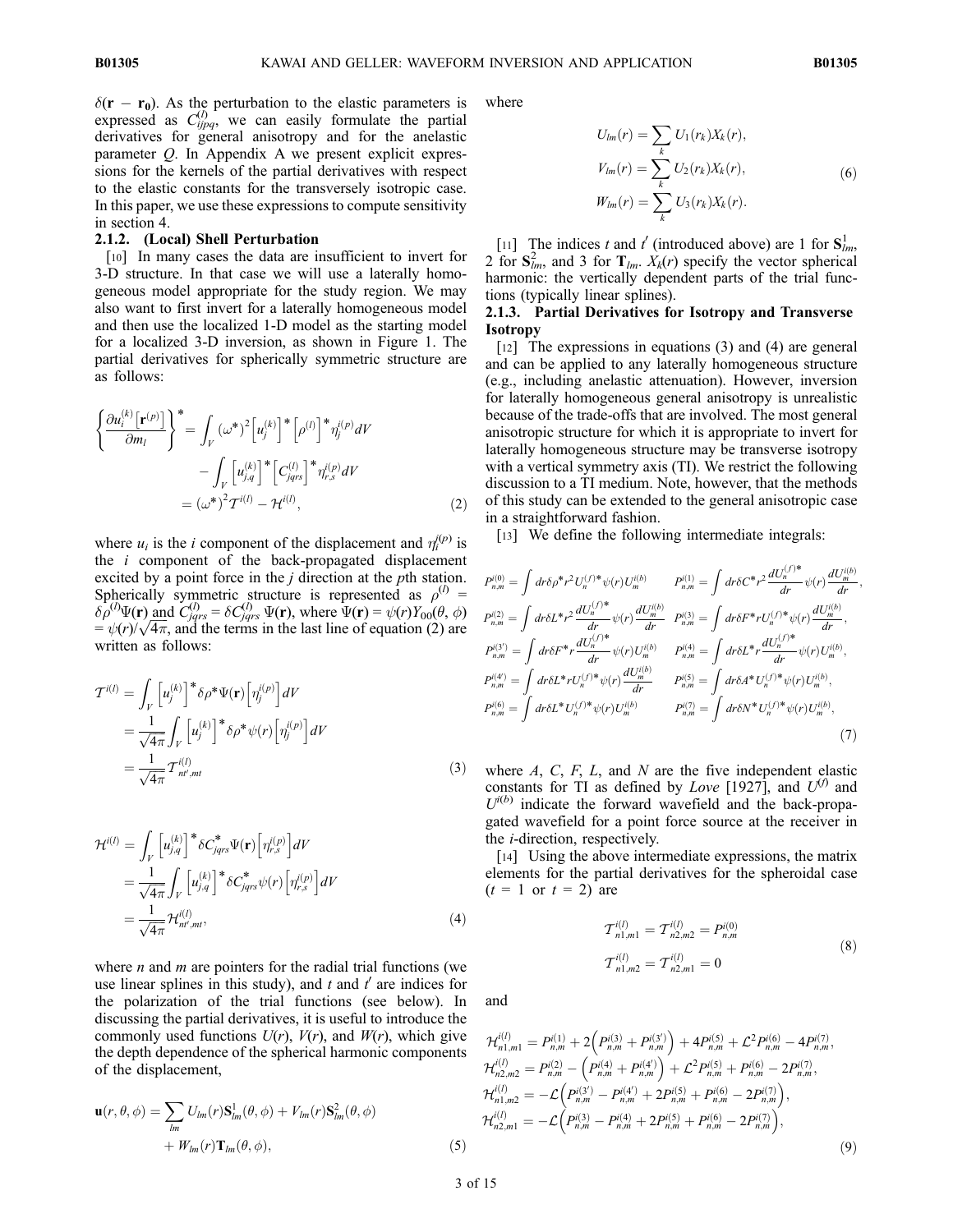

Figure 3. Event-receiver geometry, with great circle raypaths. The ray-paths are shown to indicate the coverage, but note that we do not use a ray theoretical approximation. The portions of the great circles which sample  $D''$  are shown in red. Blue inverted triangles and red stars show the sites of stations used in our study and earthquakes studied, respectively. Pluses show the bottoming point of each ray, except that no pluses are shown for diffracted waves.

where  $\mathcal{L}^2 = l$  (l + 1). The explicit form of the matrix elements for the toroidal case  $(t = 3)$  is

$$
\mathcal{T}_{n3,m3}^{i(l)} = P_{n,m}^{i(0)}
$$
\n
$$
\mathcal{H}_{n3,m3}^{i(l)} = P_{n,m}^{i(2)} - P_{n,m}^{i(4)} - P_{n,m}^{i(4')} + P_{n,m}^{i(6)} + (\mathcal{L}^2 - 2) P_{n,m}^{i(7)}.
$$
\n(10)

If partial derivatives for isotropic media are required, we can easily obtain them by the following substitutions:  $(A, C, F, F)$  $L, N) \rightarrow (\lambda + 2\mu, \lambda + 2\mu, \lambda, \mu, \mu).$ 

# 2.1.4. Locally Cartesian Derivatives

[15] The locally Cartesian derivatives of a vector  $u_i$  in spherical coordinates are given by

$$
\begin{bmatrix}\nu_{r,r} & u_{r,\theta} & u_{r,\phi} \\
u_{\theta,r} & u_{\theta,\theta} & u_{\theta,\phi} \\
u_{\phi,r} & u_{\phi,\theta} & u_{\phi,\phi}\n\end{bmatrix} = \n\begin{bmatrix}\n\frac{\partial u_r}{\partial r} & \frac{1}{r} \frac{\partial u_r}{\partial \theta} - \frac{u_{\phi}}{r} \\
\frac{\partial u_{\theta}}{\partial r} & \frac{1}{r} \frac{\partial u_{\theta}}{\partial \theta} + \frac{u_r}{r} & \frac{1}{r \sin \theta} \frac{\partial u_{\theta}}{\partial \phi} - \frac{u_{\phi}}{r} \\
\frac{\partial u_{\phi}}{\partial r} & \frac{1}{r} \frac{\partial u_{\phi}}{\partial \theta} & \frac{1}{r \sin \theta} \frac{\partial u_{\phi}}{\partial \phi} + \frac{u_r}{r} + \frac{u_{\theta} \cot \theta}{r}\n\end{bmatrix}.
$$
\n(11)

Similarly, the locally Cartesian gradient of a scalar A for spherical coordinates is given by

$$
(A_r, A_{,\theta}, A_{,\phi}) = \left(\frac{\partial A}{\partial r}, \frac{1}{r}\frac{\partial A}{\partial \theta}, \frac{1}{r\sin\theta}\frac{\partial A}{\partial \phi}\right).
$$
 (12)

#### 2.1.5. Synthetic Seismograms and Partial Derivatives for Arbitrary Depths

[16] Recently, seafloor and borehole observatories have been deployed [Suetsugu et al., 2005; Sutherland et al., 2004]. As such observatories are not deployed on the Earth's surface, it is necessary to be able to compute synthetic seismograms for arbitrary receiver depths in order to fully utilize waveforms from such observatories. As

discussed above, it is also necessary to be able to accurately compute partial derivatives of the synthetics with respect to radius at arbitrary depths in order to conduct waveform inversion for localized structure.

[17] The computation using the DSM operators for a laterally homogeneous model [Kawai et al., 2006] gives displacements at the nodes of the computational grid. The derivatives with respect to r cannot be obtained analytically. We therefore use three-point interpolation to compute the wavefield and its partials at arbitrary depths.

[18] On the other hand, when we differentiate the displacement field, we can easily obtain partials with respect to  $\theta$  or  $\phi$  analytically because the lateral dependence of the wavefield is parameterized in terms of spherically harmonics. The software to compute synthetics for arbitrary depths have been used by Suetsugu et al. [2005].

# 3. Inversion of Observed Data for  $D''$  Structure Beneath the Pacific

[19] In section 2, we outlined our methods for inferring localized seismic structure. In this section, we apply these methods to observed data. The target of the inversion is the  $D''$  layer beneath the Pacific. Many tomographic studies [e.g., Megnin and Romanowicz, 2000; Grand, 2002] have suggested that there is a large-scale, low-velocity region beneath the Pacific. It is controversial whether this is due to temperature variation, chemical heterogeneity, or both. Given that the outer core is primarily liquid iron, various chemical reactions and heterogeneous distributions of elements are expected at the base of the mantle. Also, the phase transition from perovskite (pv) to postperovskite (ppv) occurs under the pressure-temperature conditions at the depth of the lowermost mantle [Murakami et al., 2004]. Thus, determining the detailed seismological structure of the lowermost mantle can provide clues to understanding the origin of this large low-velocity region.

[20] The recent deployment of the USArray has improved our resolution of this region by making it possible to use deep sources under Tonga-Fiji (Figure 3), but almost all data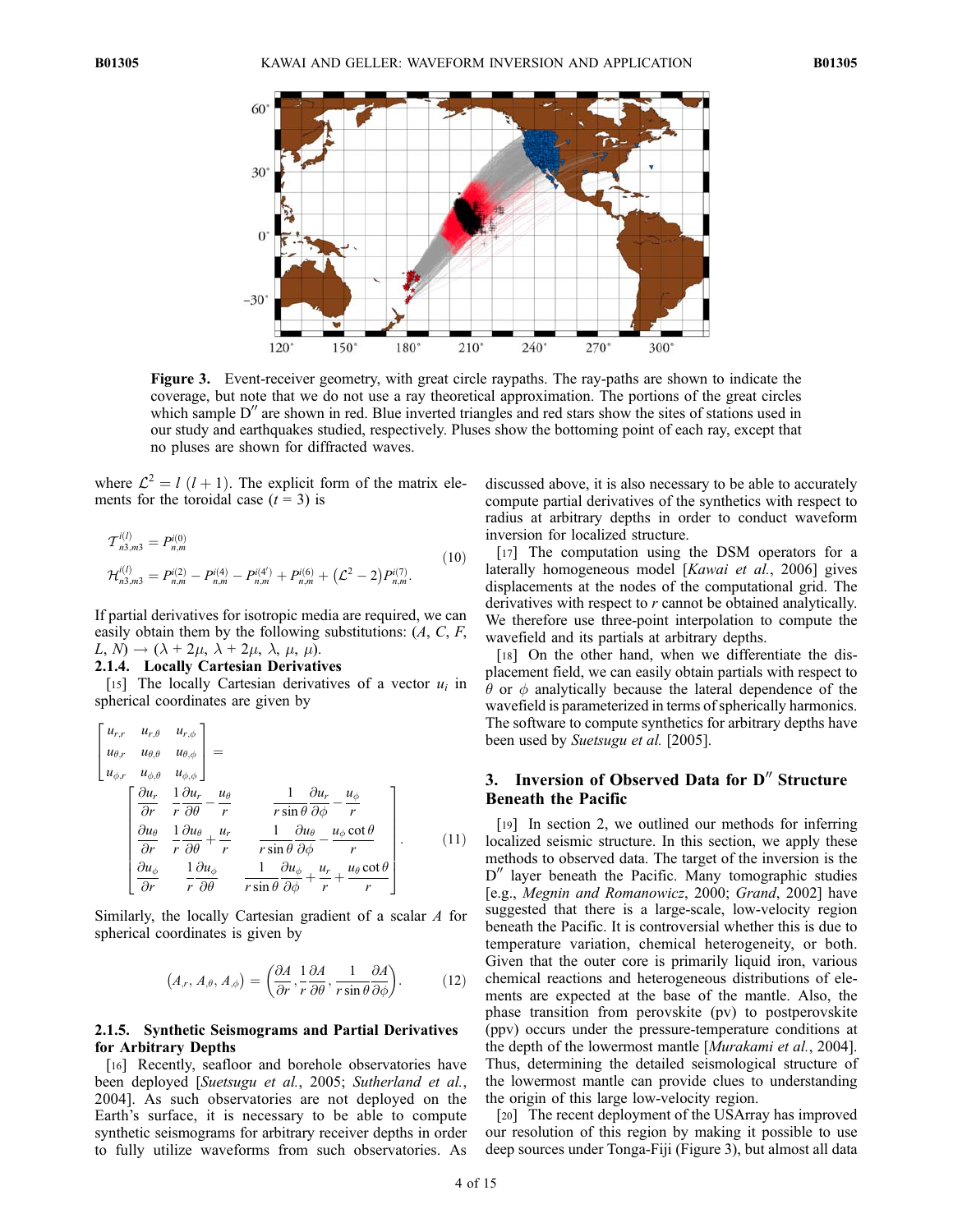|        |                   | Centroid Time | Depth |                  |                   |                            | <b>Half Duration</b> |
|--------|-------------------|---------------|-------|------------------|-------------------|----------------------------|----------------------|
| Event  | Date <sup>a</sup> | (UT)          | (km)  | Latitude         | Longitude         | $M_{\scriptscriptstyle W}$ | (s)                  |
| 050227 | 2005/02/27        | 0454:54.4     | 580.9 | $-17.66^{\circ}$ | $-178.52^{\circ}$ | 5.7                        | 1.7                  |
| 050319 | 2005/03/19        | 1734:50.3     | 609.2 | $-21.88^{\circ}$ | $-179.27^{\circ}$ | 6.3                        | 3.4                  |
| 050520 | 2005/05/20        | 1240:46.6     | 573.3 | $-24.43^{\circ}$ | $179.04^{\circ}$  | 5.9                        | 2.3                  |
| 050607 | 2005/06/07        | 0422.040      | 326.1 | $-29.20^{\circ}$ | $-178.90^{\circ}$ | 5.7                        | 1.8                  |
| 050806 | 2005/08/06        | 0956:18.2     | 217.7 | $-19.60^{\circ}$ | $-175.35^{\circ}$ | 6.0                        | 2.3                  |
| 050901 | 2005/09/01        | 1122.149      | 542.8 | $-24.55^{\circ}$ | $179.92^{\circ}$  | 5.6                        | 1.4                  |
| 050912 | 2005/09/12        | 2115:09.4     | 415.7 | $-17.51^{\circ}$ | $-177.09^{\circ}$ | 5.7                        | 1.8                  |
| 051125 | 2005/11/25        | 0930:02.0     | 180.7 | $-25.88^{\circ}$ | $-177.46^{\circ}$ | 5.5                        | 1.5                  |
| 060202 | 2006/02/02        | 1248:48.1     | 611.6 | $-17.77^{\circ}$ | $-178.13^{\circ}$ | 6.7                        | 5.5                  |
| 060224 | 2006/02/24        | 1415:49.0     | 640.9 | $-17.94^{\circ}$ | $-179.42^{\circ}$ | 6.1                        | 2.6                  |
| 060226 | 2006/02/26        | 0308:31.8     | 553.9 | $-23.59^{\circ}$ | $-179.82^{\circ}$ | 6.4                        | 3.8                  |
| 060305 | 2006/03/05        | 0808:01.6     | 213.9 | $-20.09^\circ$   | $-175.22^{\circ}$ | 6.1                        | 2.7                  |
| 060320 | 2006/03/20        | 1738:11.0     | 550.7 | $-23.85^{\circ}$ | $179.97^{\circ}$  | 5.8                        | 1.8                  |
| 060414 | 2006/04/14        | 0330:22.8     | 166.8 | $-25.99^{\circ}$ | $-177.44^{\circ}$ | 5.5                        | 1.4                  |
| 060506 | 2006/05/06        | 0229:33.2     | 528.2 | $-25.03^{\circ}$ | $179.90^{\circ}$  | 5.6                        | 1.5                  |
| 060602 | 2006/06/02        | 0731:38.0     | 584.6 | $-20.77^{\circ}$ | $-178.54^{\circ}$ | 6.0                        | 2.4                  |
| 060611 | 2006/06/11        | 0546:03.2     | 670.3 | $-20.66^{\circ}$ | $-179.21^{\circ}$ | 5.9                        | 2.1                  |
| 060716 | 2006/07/16        | 1424.047      | 600.7 | $-19.95^{\circ}$ | $-178.36^{\circ}$ | 5.7                        | 1.7                  |
| 060723 | 2006/07/23        | 2050:53.7     | 597.9 | $-17.97^{\circ}$ | $-178.42^{\circ}$ | 5.8                        | 1.9                  |
| 060802 | 2006/08/02        | 0047:06.3     | 454.2 | $-31.35^{\circ}$ | $179.70^{\circ}$  | 5.7                        | 1.7                  |
| 060815 | 2006/08/15        | 2353:51.2     | 162.5 | $-21.18^{\circ}$ | $-175.70^{\circ}$ | 6.1                        | 2.8                  |
| 060903 | 2006/09/03        | 2257:33.6     | 566.5 | $-23.97^{\circ}$ | $179.02^{\circ}$  | 5.9                        | 2.2                  |
| 070108 | 2007/01/08        | 2052:26.6     | 424.3 | $-18.50^{\circ}$ | $-177.66^{\circ}$ | 6.3                        | 3.3                  |
| 070409 | 2007/04/09        | 0224.32.5     | 613.7 | $-20.00^\circ$   | $-177.97^{\circ}$ | 5.9                        | 2.3                  |
| 070506 | 2007/05/06        | 2111:56.7     | 690.8 | $-19.44^{\circ}$ | $-179.04^{\circ}$ | 6.5                        | 4.1                  |
| 070925 | 2007/09/25        | 0516:05.0     | 419.4 | $-30.71^{\circ}$ | $-179.87^{\circ}$ | 6.2                        | 3.0                  |
| 071005 | 2007/10/05        | 0717:59.2     | 541.1 | $-25.30^{\circ}$ | $179.52^{\circ}$  | 6.5                        | 4.3                  |

Table 1. Earthquakes Used in This Study

a Date is given as year/month/day.

are at epicentral distances  $\Delta > 80^{\circ}$ . At these distances, the difference between the arrival times of S and ScS waves is small. However, as waveform inversion can utilize data such as overlapped S and ScS phases, we can invert such data for the vertical profile of shear velocity in the lowermost mantle beneath the Pacific.

#### 3.1. Waveform Data

[21] We use the transverse components of broadband waveform data (obtained by rotating the N-S and E-W components) for 26 events from the Incorporated Research Institutions for Seismology (IRIS) and Berkeley Digital Seismic Network (BDSN) data centers (Table 1 and Figure 3). Stations near the Pacific in North America including the USArray were chosen (Figure 3). We deconvolve the instrument response, and apply a band-pass filter to the data and construct data sets for the passband 0.005 to  $0.125$  Hz (i.e., for the period range,  $8-200$  s). We then select records which include data for S, ScS, and the other phases which arrive between them. We compute the ratio of the maximum amplitude of the data and the corresponding synthetic, and eliminate records for which the ratio is greater than 2 or less than 0.5. The data set consists of 1022 records that satisfy this criterion; 4801 records which did not satisfy the criterion were rejected. If there is too great a difference between the data and synthetics there is some danger the inversion will fall into a local minimum, so we excluded poorly fitting data. Actually, however, our experiments [*Konishi et al.*, 2009] suggest that we probably would not have obtained a significantly different model if the rejected data had been included in the data set. The data are velocity seismograms (with units of m  $s^{-1}$  after deconvolving the instrument response) with 1 Hz sampling. The

reciprocal of the maximum amplitude of each record is used as the weighting factor in the inversion, so that all data have roughly the same importance.

#### 3.2. Source Time Function and Static Correction

[22] The source parameters (moment tensors and centroids) are fixed to the global centroid moment tensor (CMT) solution. KTGF07 approximated the source time function as a  $\delta$  function at the centroid time for the period range 20– 200 s, since its effect is small. As this study, however, uses data for the period range  $8-200$  s, we use boxcar moment rate functions whose half duration is obtained from the global CMT solutions. We convolve the boxcar moment rate function with the synthetic seismograms and their partial derivatives in the frequency domain.

[23] The waveforms that sample the lowermost mantle pass through the crust, upper mantle, transition zone, and lower mantle, whose effects must be corrected for. We handle this by determining static corrections (time shifts) for the observed waveforms. KTGF07 made static corrections using the time shift that gives the best correlation coefficient between the synthetic and observed seismograms using the arrivals of direct S waves as the reference. However, as the S wave velocities within 500 km above the core-mantle boundary (CMB) are the unknown parameters in this study, we cannot use direct S waves as the reference at the epicentral distance range of our data set. Therefore, we infer  $\delta t_e$  and  $\delta t_s$  simultaneously with the other unknowns (i.e., the S wave velocities), where  $\delta t_e$  and  $\delta t_s$  are the time shifts for the events and stations, respectively. We use the temporal derivatives of the synthetics as the partial derivatives with respect to the time shift. To avoid instabil-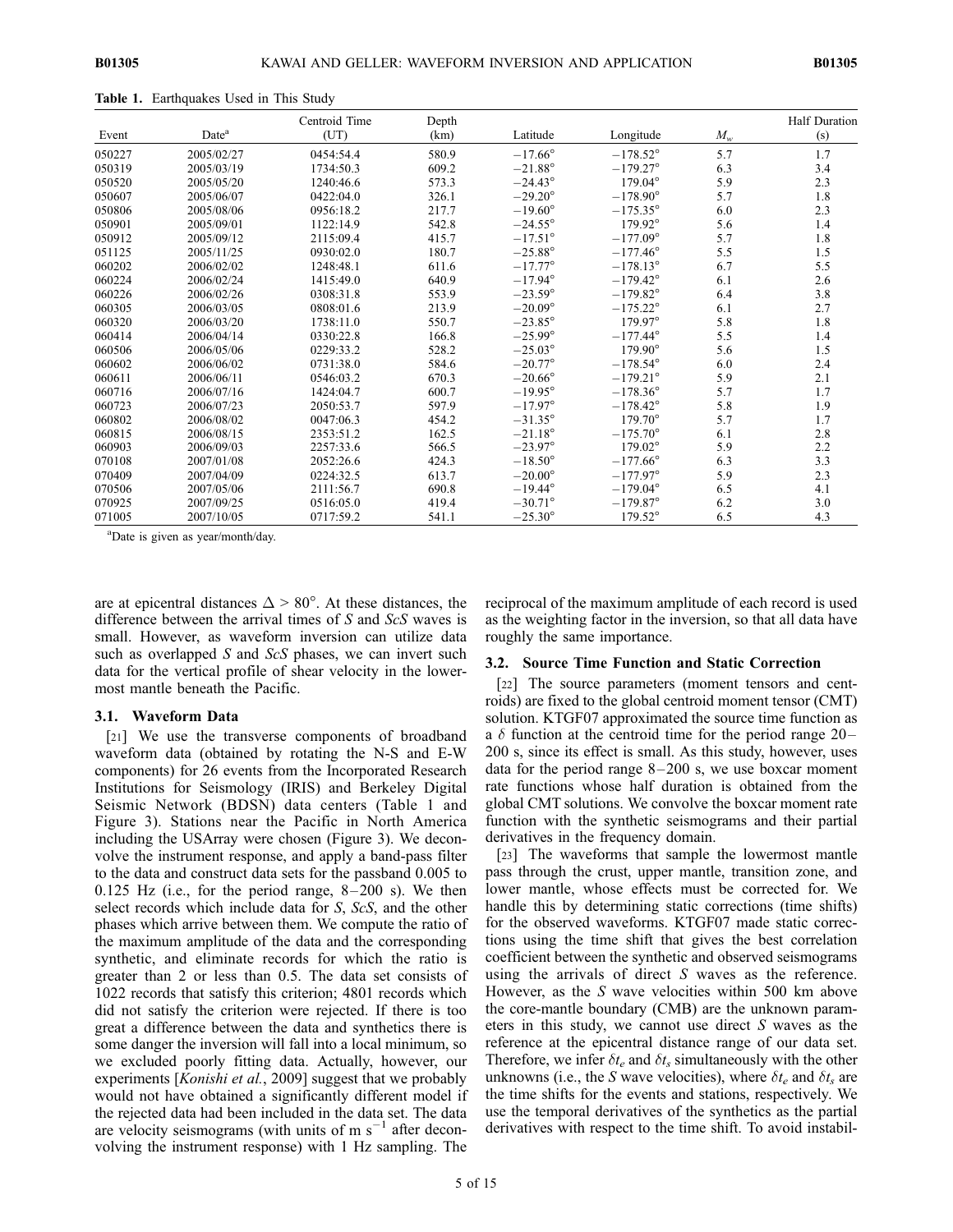

Figure 4. Absolute values of SVD eigenvalues for the inversion in Figure 5, with the largest normalized to one. The first 26 modes primarily give information on source corrections, the next 319 modes give information on station corrections, and the final 50 modes give information on Earth structure. Because the magnitude of the eigenvalues falls rapidly after  $n = 346$ , only the first 350 eigenvalues are shown. The 340th through 350th eigenvalues are shown in the inset.

ity, we reject events with records from less than three stations.

#### 3.3. Inversion

[24] The initial model is anisotropic preliminary reference Earth model (PREM) [Dziewonski and Anderson, 1981]. The source parameters (moment tensors, centroids, and half durations) are fixed to the global CMT solution. In this study the S wave velocities at points 500 km above the CMB and higher are fixed to PREM, while those within 500 km of the CMB are the unknown parameters.

[25] Since the existence of low S velocities in the target region is well known [e.g., Grand, 2002], it is inappropriate to use PREM as the starting model for the final inversion. We therefore began by conducting inversion for a vertically averaged model that is appropriate to be used as the starting model for the final inversion. We conducted an inversion without making any static corrections, and used only the eigenvector corresponding to the largest eigenvalue of the singular value decomposition (SVD) [e.g., *Wiggins*, 1972] of the matrix of partial derivatives as the basis function for the perturbation to the starting model and obtained a model with basically a constant velocity (about 7.14 km  $s^{-1}$ ) in the depth range from 2471 to 2891 km (i.e., for the lowermost 420 km of the mantle). We use a smoothed version of this

model, which we call PREM', as the starting model in our inversions.

[26] The initial model for the final inversion is the  $PREM'$ model (in the deepest mantle) in combination with anisotropic PREM (at shallower depths). The number of unknown parameters is 395 (50 S wave velocities in each 10 km depth interval, 26 time shifts for the events and 319 for the stations). We conduct inversions using the eigenvectors corresponding to the n largest eigenvalues of SVD of the matrix of partial derivatives as the basis functions of the perturbation to the starting model.

[27] The absolute values of the SVD eigenvalues (largest normalized to one) are shown in Figure 4. In general, each SVD eigenvector contains components related to all of the variables (source and station corrections and Earth structure). However, it appears (Figure 4) that the first 26 eigenvectors are primarily dominated by source corrections, the next 319 by station corrections, and the final 50 (346– 395) by Earth structure. We therefore conduct inversions using at least 346 eigenvectors.

[28] The results of our inversions for  $n = 346, \ldots, 350$  are shown in Figure 5. All five of the models in Figure 5 are basically similar. They all show a decrease in S velocity of about 0.15 km  $s^{-1}$  in the depth range from 2400 to 2600 km, and an increase of about  $0.\overline{2}$  km s<sup>-1</sup> from 2600 to 2800 km,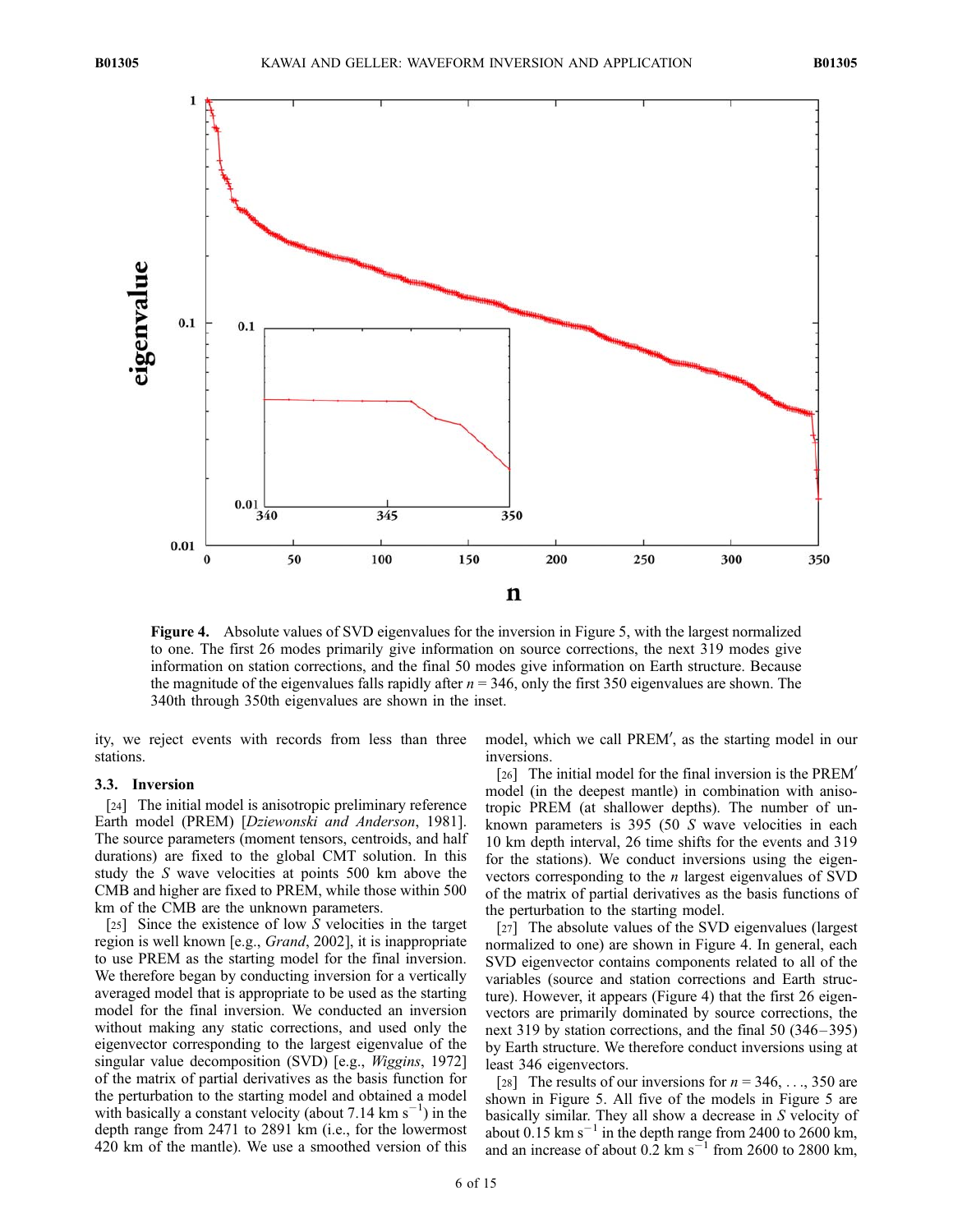

Figure 5. Results of the inversion. (a) We show 15 models for each SVD parameterization (SVD346– 350) for each tie-in depth (420, 460, and 500 km). All of the velocity models show the same general features. (b) The averaged model shows the same ''S''-shaped model as shown by Konishi et al. [2009]. The error bar is one standard deviation using 15 models as independent.

and a decrease of about  $0.1 \text{ km s}^{-1}$  from 2800 km to the CMB.

[29] Table 2 shows the variance and the Akaike information criterion (AIC) [Akaike, 1977] values for PREM and PREM' and for the five corresponding SVD inversions. AIC is a statistical measure that rewards variance reduction and penalizes increases in the number of model parameters. Lower values of AIC denote models which are formally better, in a statistical sense. We assume the effective number of independent data is 12.5% (1/8) of the above numbers of data points because the data are sampled at 1 Hz but are low-passed filtered to exclude periods shorter than 8 s. Note that the number of free parameters is 0 for PREM, 1 for PREM', 346 for SVD346, and so on. Despite the large increase in  $k$ , all of the inversions yield a lower value of AIC than that for PREM or PREM', which confirms the statistical significance of the variance reduction achieved by the SVD inversions. The best (lowest) variance and AIC values are obtained for SVD346. Note that the variance values used in Table 2 are not from the linearized inversion, but rather from an exact forward calculation for each model. Konishi et al. [2009] present a detailed discussion of AIC, which is a statistical measure that rewards variance reduction and penalizes extra unknown model parameters. Lower AIC values suggest model preferability.

[30] The fact that variance for all of the models in Table 2 is in excess of 100% might raise some questions about the meaningfulness of the inversion. If there were only a small number of data, such questions might well be reasonable. However, as noted above, we started with 5823 records, picked the best 1022 of these, and then simultaneously

inverted this entire data set. The various statistical and visual tests presented in this section confirm the robustness of the inversion results, this variance notwithstanding. Also note that the variance values in Table 2 were calculated exactly with respect to each model rather than estimated using the Born approximation. The increase for the final few entries is due to the nonlinearity of the inversion.

#### 3.4. Robustness

[31] We vary two parameters to examine the robustness of the inversion results. The first, which we call the ''tie-in depth,'' is the depth above which the model is fixed to the initial model ( $\overline{PREM/PREM}$ <sup>'</sup>), with an S velocity discontinuity allowed at the tie-in depth; we invert for tie-in depths of 420, 460, and 500 km above the CMB, respectively (i.e., for the coefficients of the 387, 391, and 395 eigenvectors used in the respective inversions). The second parameter, which

Table 2. Variance and AIC for Each Model Whose Tie-in Depth Is  $500 \text{ km}^{\text{a}}$ 

| Model             | Variance $(\% )$ | AIC   |
|-------------------|------------------|-------|
| <b>PREM</b>       | 157.9            | 34618 |
| PREM <sup>'</sup> | 141.7            | 33483 |
| <b>SVD346</b>     | 116.1            | 32079 |
| SVD347            | 116.2            | 32090 |
| <b>SVD348</b>     | 116.7            | 32137 |
| <b>SVD349</b>     | 119.6            | 32397 |
| <b>SVD350</b>     | 118.8            | 32329 |

<sup>a</sup>The time shifts for each station and each event ("static correction") are also determined as the unknowns.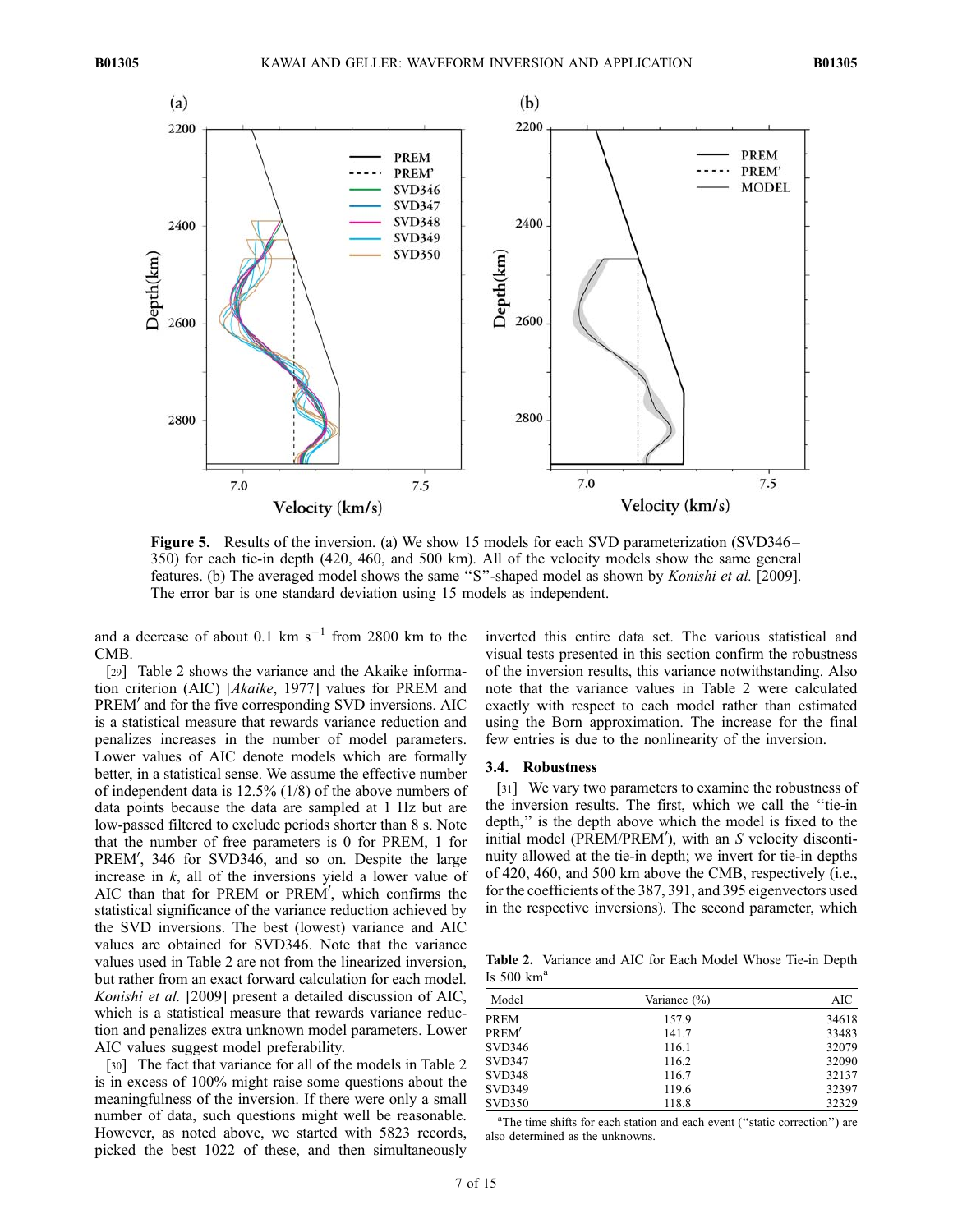

Figure 6. The results of inversions without static corrections. We obtained two similar S wave velocity models (SVD5, SVD6). The pattern of velocity structure is similar to Figure 5, but the absolute velocities differ slightly.

is varied, is the number of eigenvectors of the SVD used as the basis in each inversion; we invert for models using the eigenvectors corresponding to the first 346 to 350 eigenvalues of the SVD decomposition as the basis; these models are labeled SVD346 to SVD350. As discussed above, in actual practice the first 345 eigenvectors are

dominated by the source and station corrections, while the 346th and subsequent eigenvectors reflect Earth structure in the target region.

[32] The  $5 \times 3 = 15$  models obtained by the inversions varying the above parameters are shown in Figure 5. PREM and PREM<sup>'</sup> are also shown for reference. Figure 5 shows that all of the models have basically the same general depth dependence. There is a velocity decrease in the depth range 2600– 2700 km and a relative velocity increase in the depth range 2700-2800 km. The velocity then decreases somewhat as the CMB is approached.

#### 3.4.1. Static Corrections

[33] We examine the question of whether the time shifts (''static corrections'') could be causing artifacts in the velocity model. To address this question, we conducted several inversions relative to PREM' without any time shifts. The resulting models for SVD5 and SVD6 are shown in Figure 6. The models obtained have essentially the same character as the models obtained by the actual inversions (Figure 5), except that the absolute velocities are shifted. Thus, we conclude that the pattern of depth dependence of the velocity models is not an artifact of the static corrections.

#### 3.4.2. Synthetic Resolution Tests

[34] We conduct synthetic resolution ("checkerboard") tests to examine the ability of our methods to resolve various synthetic structure models. Since the input models are synthetic, there are no static corrections. We conducted tests for three model perturbations (Figure 7). Synthetic seismograms were calculated exactly for these two models and then used as the input for inversions relative to  $PREM'$ . As shown in Figure 7, the three-layered and four-layered input models could be recovered satisfactorily, although not perfectly.

#### 3.4.3. Stacked Waveforms

[35] Some researchers may harbor doubts because waveform inversion is a ''black box'' procedure. Ideally, it would



**Figure 7.** Synthetic resolution test ("checkerboard test") for  $D''$  structure. Our methods and present data set can successfully resolve the three- and four-layered models, but the five-layered model cannot be resolved.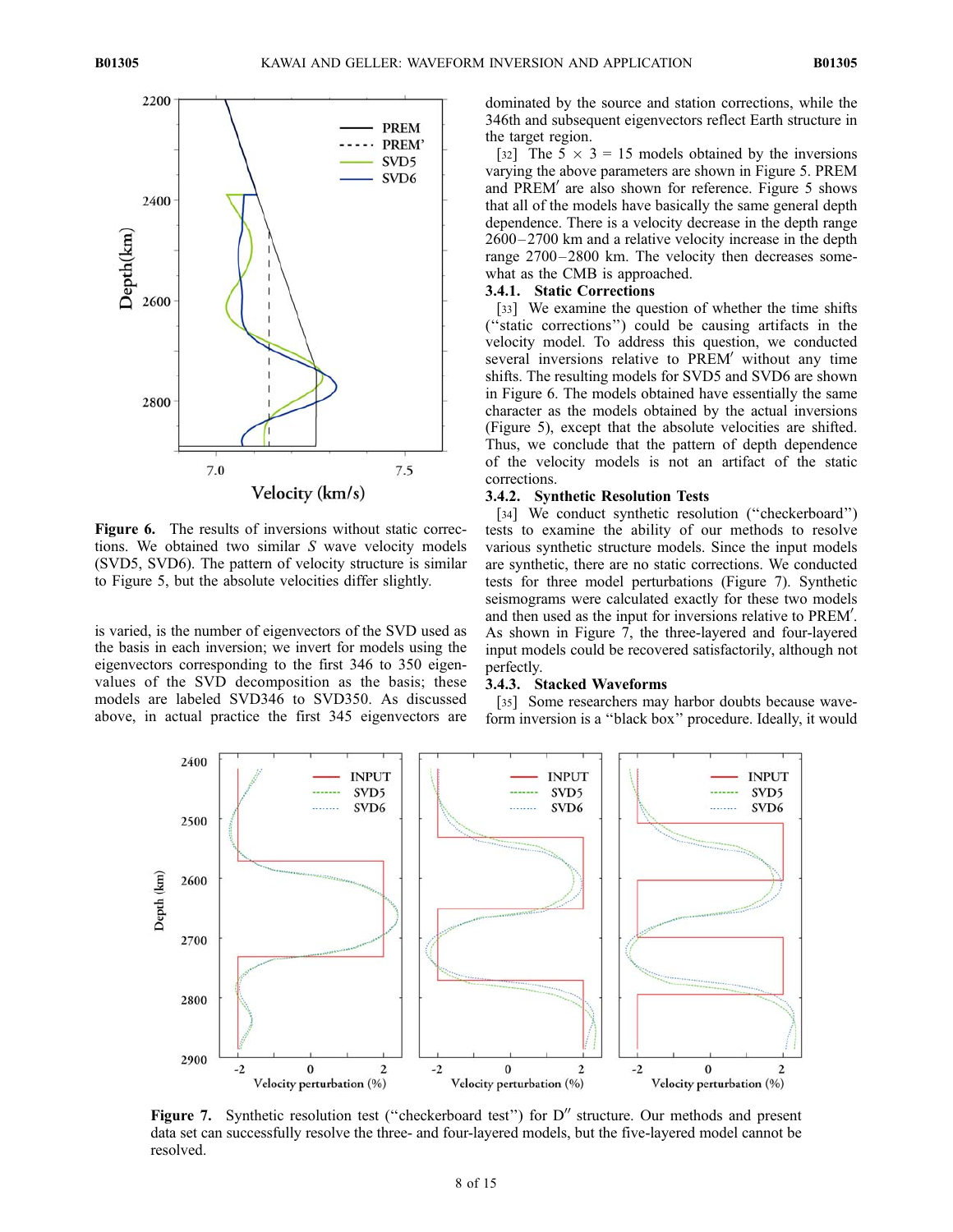

Figure 8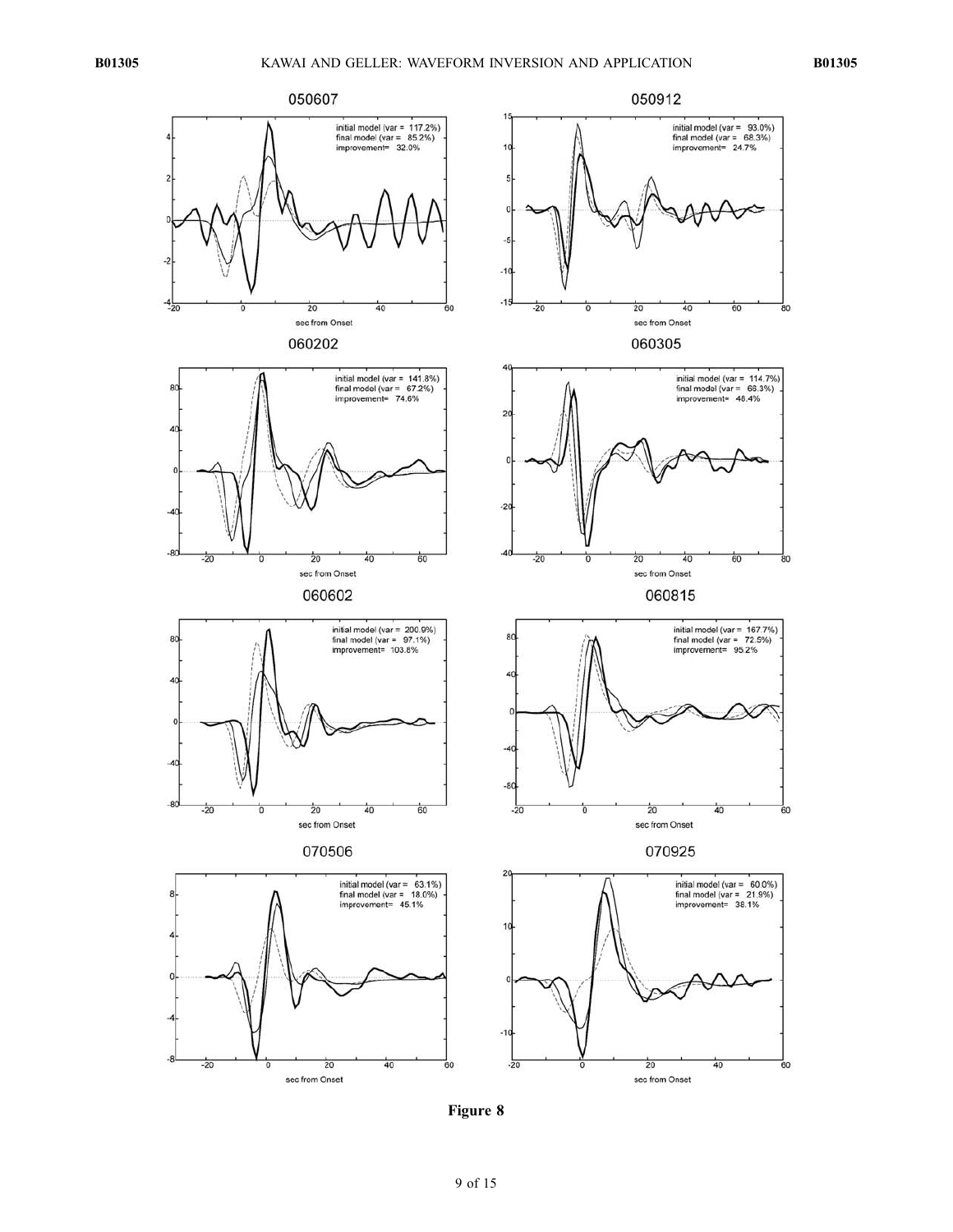

Figure 9. The transverse component of synthetics low-pass filtered below 3 s period for an event on 060602 at station CMB for the PREM model. A box-car source time function is convolved with the synthetics. The arrows indicate the theoretical arrival time of S and ScS phases.

be possible to look at the observed waveforms for individual stations and to compare them to synthetics for PREM and for the final model to see visually as well as quantitatively the improvement in the fit. Unfortunately, however, the noise level is too high to allow meaningful visual study of data and synthetics for individual records. We therefore have prepared "quality control stacks" (QC stacks), some of which are shown in Figure 8, for some of the events in this study. These stacks are not intended for use in obtaining the Earth model but rather merely as a check to ensure that the inversion result is reasonable. The stacks are made by aligning the records (after station and source corrections) using the PREM arrival time and normalizing the maximum amplitude of each of the observed records to one. The synthetics are processed using the same weighting factors as the corresponding observed record. Model SVD346 (with a tie-in depth of 500 km) was used as the final model. We show QC stacks for 8 of the 27 events. The QC stacks shown in Figure 8 are typical examples, and those for the other events are basically similar. The QC stacks in Figure 8 show that the synthetics for the final model are, overall, a clear improvement over those for the initial model, thereby

confirming that the inversion has reached a reasonable result.

#### 4. Discussion: Resolvability of 3-D Structure

[36] There have been several previous studies on  $D''$ beneath the Pacific using Tonga-Fiji events. As almost stations in North America are at epicentral distances of  $85^{\circ}$  or greater and S and ScS phases are overlapped at these epicentral distances, it is difficult for methods other than waveform inversion to utilize such data. Previous studies therefore have been limited in terms of available data and regions studied. For example, Ritsema et al. [1997] studied the vertical dependence of shear wave velocity in the lower mantle beneath the Pacific using Sdiff-SKS travel time residuals and found a strong negative gradient. However, the resolution of diffracted shear waves is basically limited to resolving only the average shear velocity in  $D''$ , even if a large data set is used [Kawai et al., 2007b]. Also, SKS phases are affected by core structure.

[37] Recently, methods from exploration geophysics such as double-array stacking [e.g., Avants et al., 2006a] have also been used to study  $\overline{D}^{\prime\prime}$ . As such studies use data from a

Figure 8. "Quality control stacks" for eight events, computed as follows. First, all of the observed waveforms for each event were time shifted using PREM, after making the same source and station corrections as in the inversion. These waveforms were then filtered in the passband for 8 s to 200 s using a four-pole band-pass filter. The maximum amplitude of each observed record was normalized to one, and the waveforms were then stacked (thick curves). The synthetics for the initial model (PREM, dotted curves) and final model (thin solid curves) were stacked using the same weighting factors as for the corresponding observed record. Model SVD346 (with a tie-in depth of 500 km) was used as the final model.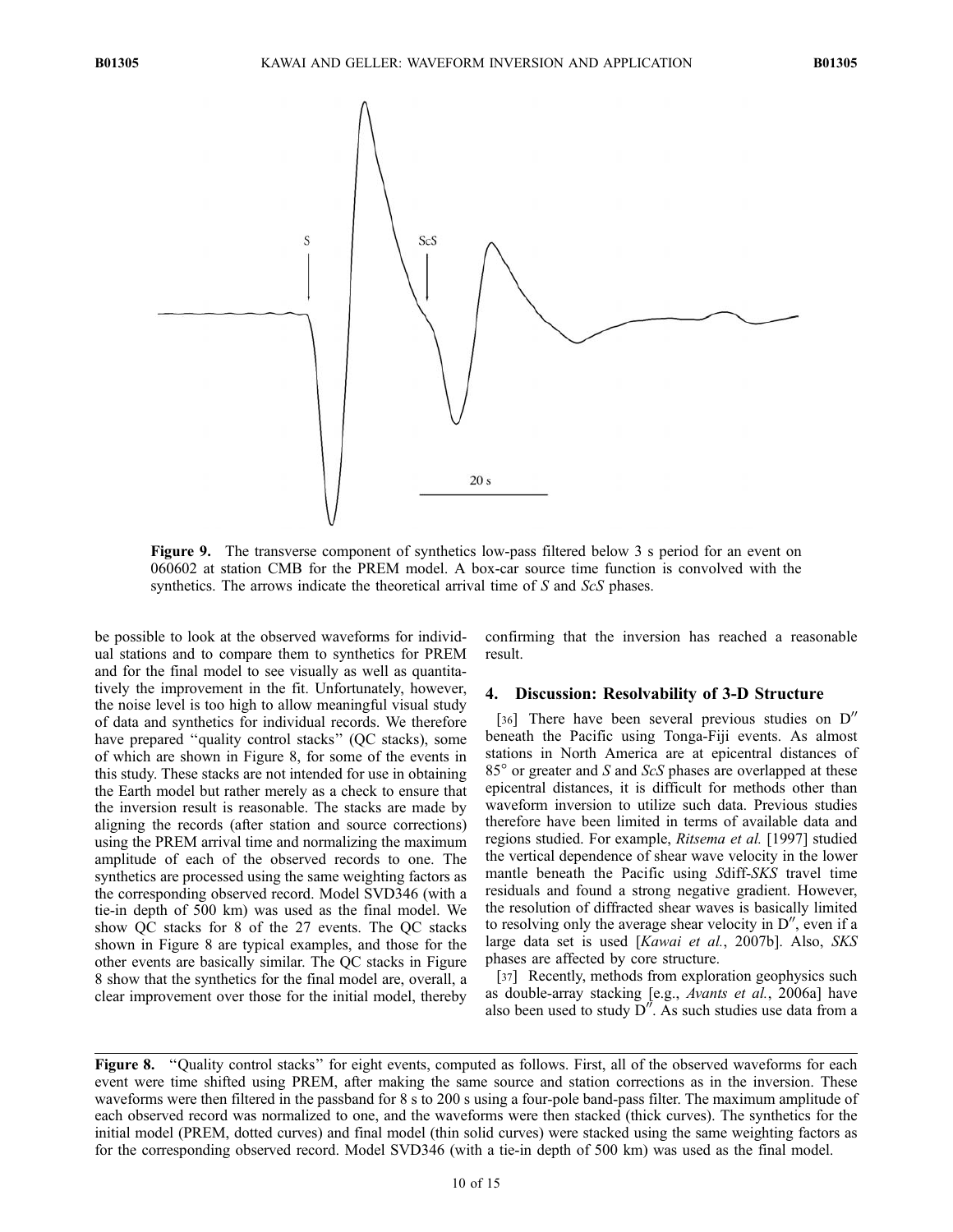

Figure 10. The geometry of the sensitivity analysis. A south of Fiji Islands event on 060602 (with a centroid depth 584.6 km and a moment magnitude of  $M_w = 6.0$ ) and station CMB (longitude of 38.0°, longitude of 239.7°) are used. The epicentral distance is  $80.0^{\circ}$ . The raypath between the source and station is shown. The blue inverted triangle, red plus, and black pluses show the location of the station, bottoming point at the CMB of the ScS phase, and the voxels, respectively.

narrow range of epicentral distances (e.g., from  $74^{\circ}$  to  $83^{\circ}$ [see *Avants et al.*, 2006a]), the data sample only a small range of incidence angles. Avants et al. [2006b] and Lay et al. [2006] proposed a detailed laterally heterogeneous model for  $D''$  beneath the western Pacific based on double-array stacking analysis. They used the transverse component of seismograms at frequencies up to 0.3 Hz for Tonga-Fiji events and stations in western northern America at epicentral distances from  $74^{\circ}$  to  $85^{\circ}$ . They binned data according to the bounce point of ScS phases at the CMB, stacked waveforms, obtained reflection amplitudes, and interpreted them to obtain a model of the vertical dependence of shear wave velocity. They combined the binned models to construct a laterally heterogeneous model of the lowermost mantle beneath the Pacific at intervals of about 4-. Such studies do not use a quantitative inversion procedure and cannot easily quantify the resolving power of their data. We consider these points below.

[38] Rather than attempting to duplicate the methodology of the above studies, we calculate synthetic seismograms of the same type as those in the above studies and then analyze the inherent resolving power of such data. We proceed as follows. We first calculate synthetic seismograms and partial derivatives for a laterally homogeneous model (PREM) down to a minimum period of 3 s (i.e., for a maximum frequency of 0.333 Hz). We then conduct numerical experiments to test the extent to which this data set can resolve laterally heterogeneous structure. We estimate the sensitivity to structure in the lowermost mantle of S and ScS waveforms observed at station, CMB (latitude of

 $38.0^{\circ}$ N, longitude of  $59.7^{\circ}$ W), for the 060602 event (see Table 1) beneath Fiji (epicentral distance of  $80.0^{\circ}$ ) at periods up to 3 s using the formulation in section 2.1.1. The synthetic is shown in Figure 9.

[39] We compute partial derivatives with respect to finite voxels ( $4^{\circ} \times 4^{\circ} \times 10$  km) in volumes along the great circle of the bounce point within  $\pm 24^\circ$  in the plane of the great circle and within  $\pm 12^{\circ}$  in the direction perpendicular to the great circle for depths up to 500 km above the CMB (Figure 10). We compute ''sensitivities'' for perturbations to each voxel. We define ''sensitivity'' as follows:

$$
S_i^{(kpl)} = \int_{t_0}^{t_1} \left( \frac{\partial u_i^{(k)} \left[ \mathbf{r}^{(p)} \right]}{\partial m_l} \right)^2 dt, \tag{13}
$$

where  $S_i^{(kpl)}$  is the sensitivity of the *i*th component of the displacement at the *p*th receiver for the *k*th earthquake with respect to a perturbation to the *l*th model parameter.

[40] We first investigate the sensitivity of a time window that includes both S and ScS phases for four different period ranges for partials along the great circle (Figure 11). We find that the sensitivity is greatest at the ScS bounce point for all period ranges. Also, we see in Figure 11 that the S and ScS phases have sensitivity along their entire propagation paths, especially within  $\pm 6^{\circ}$  of the ScS bounce point immediately above the CMB. Note that the smearing becomes more extensive as the cutoff period of the filter increases (Figures  $11b - 11d$ ). We also estimate sensitivities for the windows containing mainly the S phase (Figure 11e, based on S and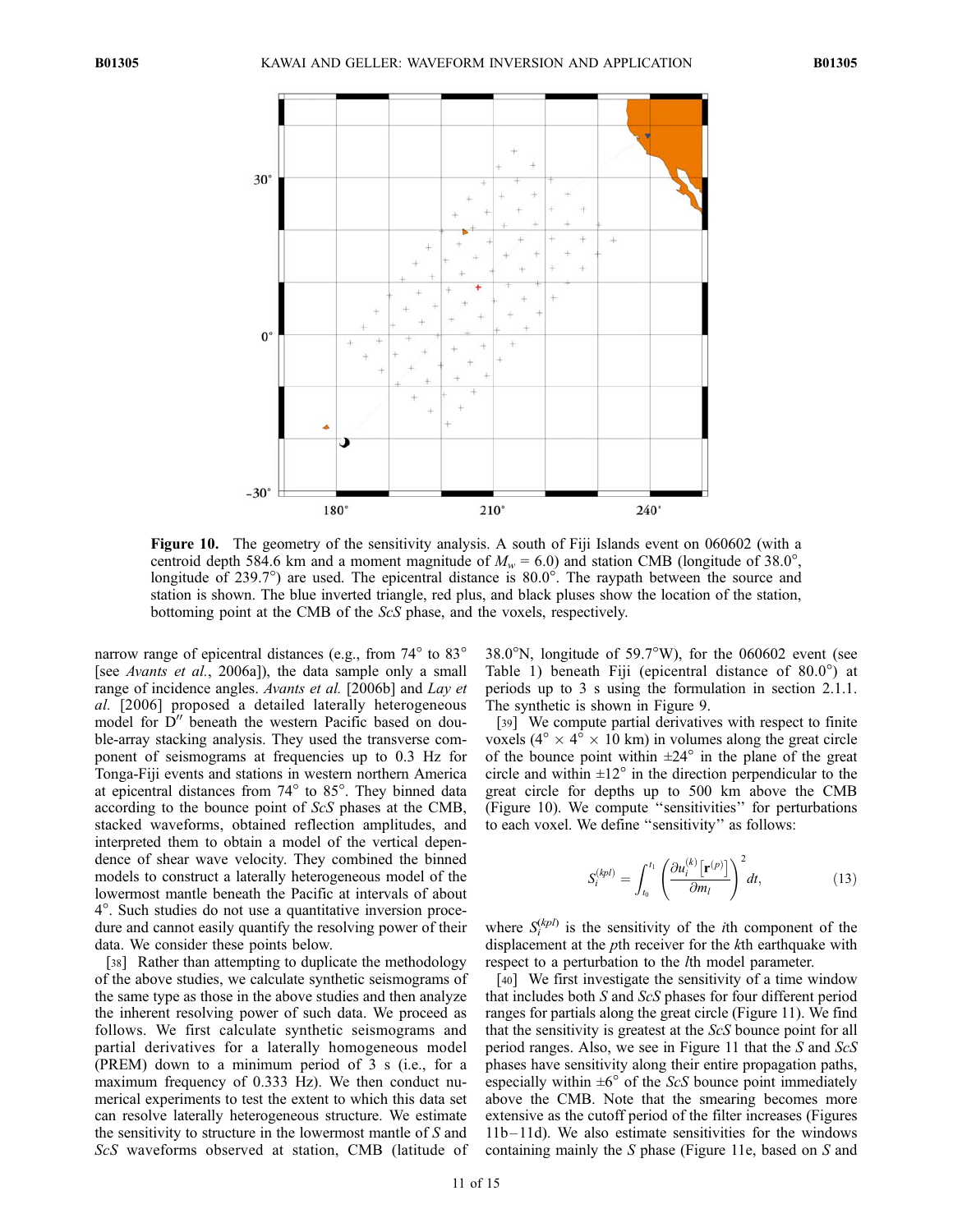

**Figure 11.** The sensitivities (see equation (13)) for a time window that includes both S and ScS phases for points along the great circle path for data low-pass filtered below periods of (a) 3 s, (b) 8 s, (c) 10 s, and (d) 20 s, respectively. The horizontal axis indicates the along-axis deviation from the bounce point of the ScS phase (see Figure 10). The sensitivities are normalized to a maximum of one. (e and f) The sensitivities for a low-pass filter below a period of 3 s along the great circle path for the S and ScS windows.

ScS arrival times computed for PREM) and for the ScS window (35 s from the ScS arrival, also based on PREM, Figure 11f). For ScS only (Figure 11f), sensitivities are smeared out over a wider range than those for the combined S-ScS window (Figure 11a). This confirms the efficacy of using the combined S-ScS data set to investigate structure in the lowermost mantle.

[41] Next, we estimate sensitivities off the great circle axis around the ScS bounce point (Figure 12). The most sensitive region (white) is actually off the great circle due to the source mechanism (Figure 10). This example demonstrates the limitations of the great circle approximation and suggests that later phases such as ScS can be affected by scattering due to lateral heterogeneity.

[42] In addition, we compute the correlation coefficient of partials away from the bounce point (Figure 13). Using waveforms low-pass filtered even at periods above 3 s, correlation coefficients at a distance of  $4^\circ$  along the great circle are over 0.7 (Figure 13a). This suggests that binning along the axis in a narrow range of epicentral distances may not accurately resolve lateral heterogeneity. Coefficients off the great circle show negative large correlations over 0.6 (Figure 13b). This is due to side lobe effects. Next the depth dependence of the correlation coefficients is shown (Figure 13c). This may indicate that the vertical resolution of waveforms at frequencies up to 0.33 Hz is at best 40 km.

[43] The results in Figures  $11-13$  suggest, but do not prove, that studies which use geometrical optics to infer the 3-D structure of the lowermost mantle might be overestimating their ability to resolve lateral and vertical heterogeneity. On the other hand, although, as discussed in section 2, our methods are formulated to allow waveform inversion for 3-D structure, we have not yet carried out such studies. Since waveform inversion allows full use of all information in all of the recorded seismograms (especially overlapped

phases), it seems reasonable to state that waveform inversion for the 3-D structure can place an upper limit on our ability to resolve the 3-D structure of the mantle using data of a given type and a given frequency range. We plan to carry out such studies in the near future.

#### 5. Geophysical Implications

[44] It has been suggested that  $D''$  in the large-scale low shear velocity region beneath the Pacific is chemically distinct from  $D''$  in other regions because of dense debris of subducted oceanic slabs [e.g., Tackley, 2000], which accumulated when the Rodinia supercontinent was created [Maruyama et al., 2007]. The remnants of dense MORB crust, which includes Al- and Fe-rich Mg-perovskite and  $CaCl<sub>2</sub>$ -type  $SiO<sub>2</sub>$ , are thus expected to have accumulated in  $D''$  beneath the Pacific [e.g., Christensen and Hofmann, 1994].

[45] In this paper, we studied the fine structure of  $D''$  in the eastern part of the large low shear velocity region. We found  $1\% - 1.5\%$  velocity decreases and increases in the zones from 400 to 500 km and from 300 to 400 km above the CMB, respectively. In addition, we found  $0.5\% - 1\%$ velocity increases and decreases in the zones from 100 to 200 km and from 0 to 100 km above the CMB, respectively. These velocity structures are interpreted in terms of a phase transition model based on experimental results for phase transitions in pyrolite [Ohta et al., 2008] (although a chemical stratification model, e.g., Maruyama et al. [2007], cannot be excluded). The upper velocity decrease is interpreted as due to the phase transitions in basalt from Mg-pv to Mg-ppv [Tsuchiya and Tsuchiya, 2006] and from CaCl<sub>2</sub>-type to  $\alpha$ -PbO<sub>2</sub>-type SiO<sub>2</sub> [*Karki et al.*, 1997], and the upper velocity increase is interpreted as due to the phase transition in pyrolite from pv to ppv [Tsuchiya et al., 2004].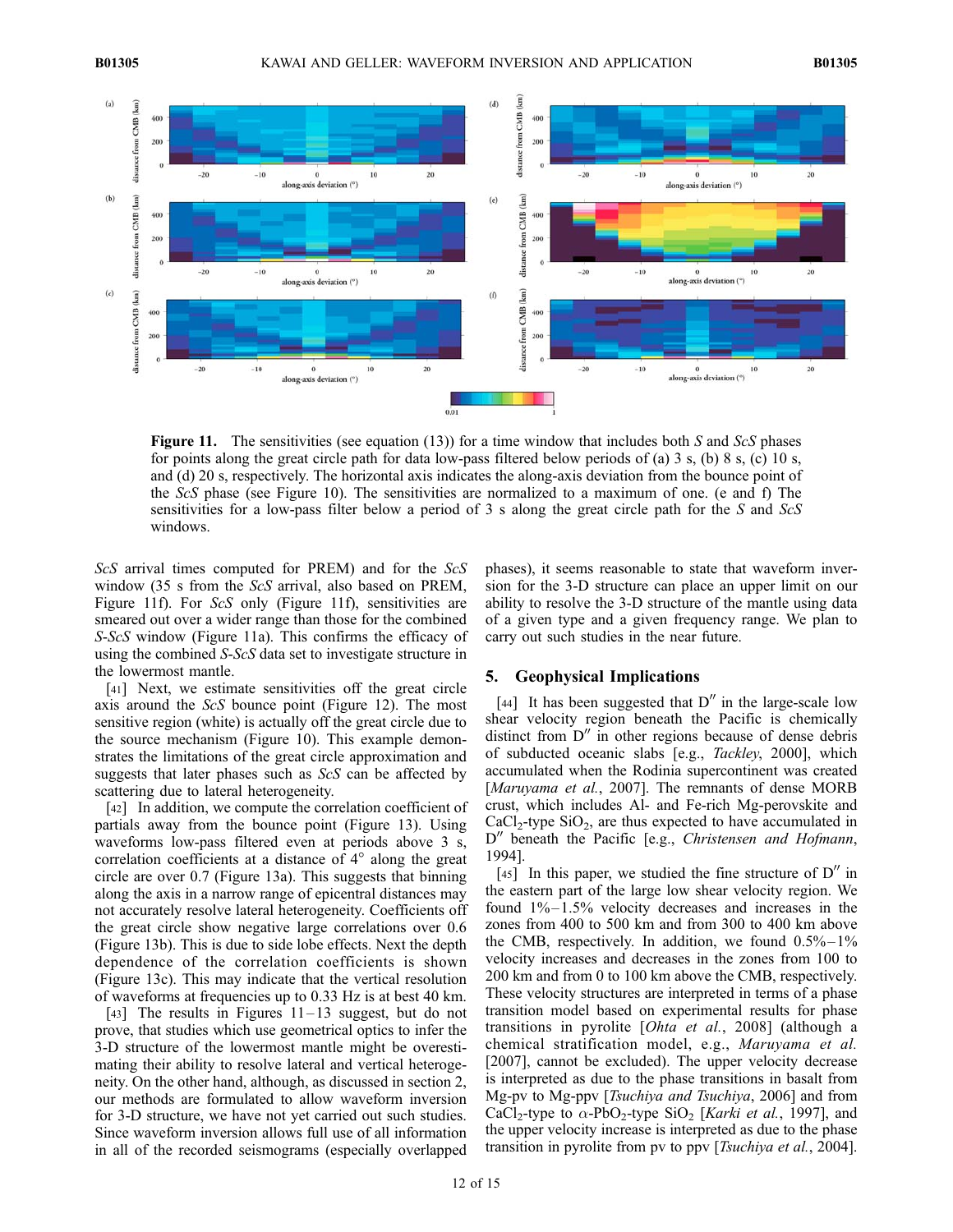

Figure 12. The sensitivities for a time window that includes both S and ScS phases are shown for low-pass filters with cutoff periods of (a)  $3 \text{ s}$ , (b)  $8 \text{ s}$ , (c)  $10 \text{ s}$ , and (d) 20 s. The horizontal axis indicates the off-axis deviation from the bounce point of the ScS phase. The sensitivities are normalized to a maximum sensitivity of one. The bias of amplitudes in the respective directions away from the bounce point is due to the source mechanism.

Also, the lower velocity decrease could be interpreted as due to the reverse phase transitions from ppv to pv, called a ''double crossing'' [Hernlund et al., 2005], or due to temperature increase [Kawai and Tsuchiya, 2009]. The velocity decrease and increase occur in a depth range of about 100 km, which is a 6 GPa pressure range. This is consistent with experimental results for phase relations in pyrolite and basalt [Ohta et al., 2008]. Therefore, the obtained model suggests that a mixture of MORB and pyrolitic materials exist in this region. The occurrence of the inferred phase transitions from pv to ppv over a depth range of 100 km may be due to solution of Al and Fe [Tsuchiya and Tsuchiya, 2008].

[46] Our previous study of  $D''$  beneath Central America  $[Kawai]$  et al., 2007a] found an S wave velocity of about 7.25 km  $s^{-1}$  immediately above the CMB, which is about  $0.09$  km s<sup>-1</sup> faster than the velocity obtained in this study



Figure 13. The correlations of partial derivatives with respect to perturbations between the partials at the bounce point of the ScS phase and at the other point are shown for periods of 3, 8, 10, and 20 s, respectively. The correlations for (a) along-axis, (b) off-axis, and (c) depth dependence (distance from CMB) are shown.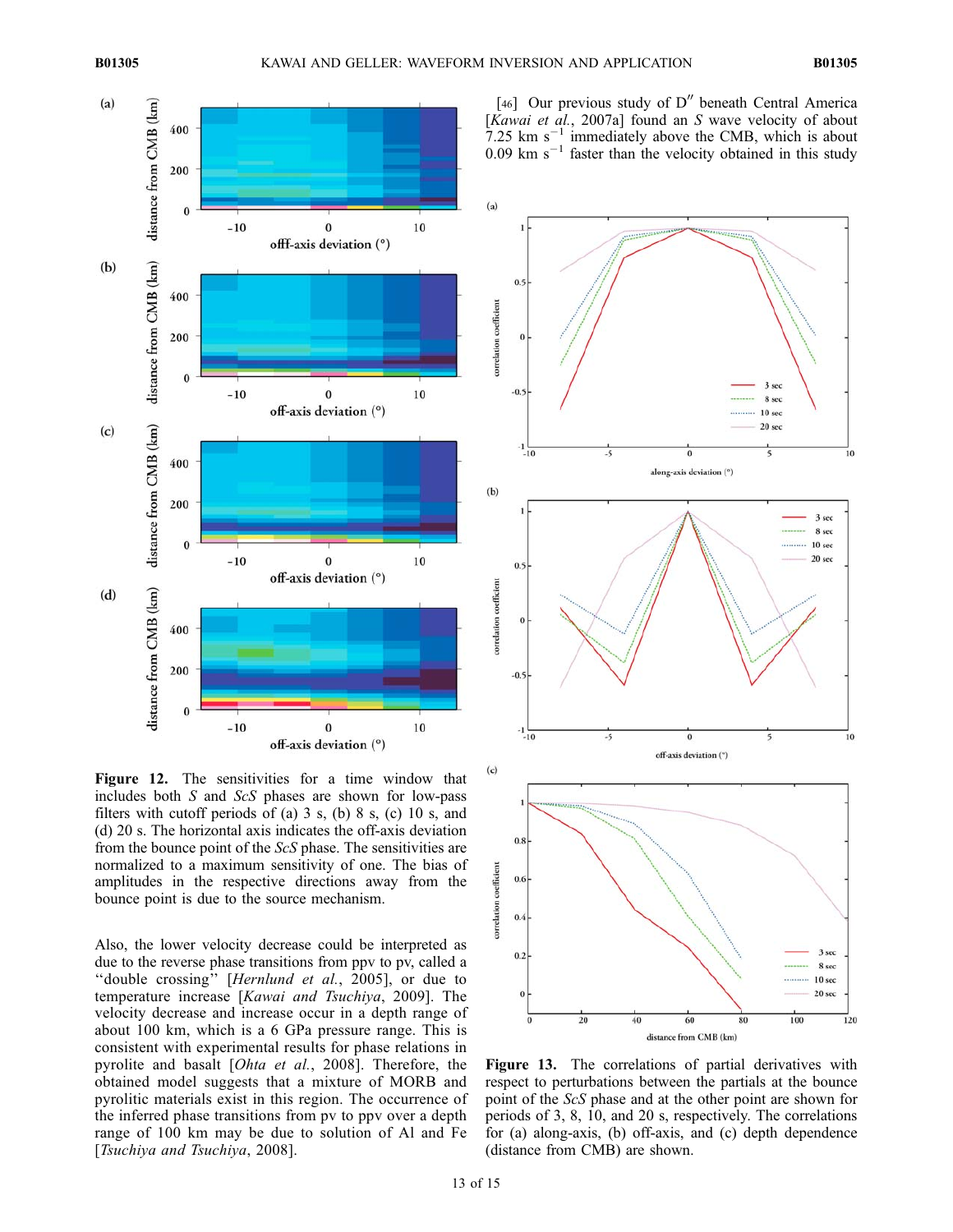(about 7.16  $km s^{-1}$ ). The mantle is thought to contain impurities such as aluminum and iron [Ringwood, 1962]. With the assumption of isothermal conditions immediately above the CMB, the above velocity difference can be attributed to difference in chemical composition. Tsuchiya and Tsuchiya [2006] showed that impurities in Mg-pv decrease the shear wave velocity. For example, a 1 mol % increase in the amount of both aluminum and iron causes a 0.303% S velocity decrease in Mg-pv or a 0.367% S velocity decrease in Mg-ppv. Hence, the amount of impurities in Mg-pp/ppv beneath the Pacific is  $3.5-4$  mol % larger than that beneath Central America, on the assumption that the ratio of aluminum and iron is the same for both regions. As the PREM model can be approximated as pyrolite composition with 7 mol % impurities [e.g., McDonough and Sun, 1995], we estimate the amount of impurities in Mg-pv beneath the Pacific to be 10 mol%. Combined with the result of Konishi et al. [2009], who found a shear velocity of 7.18  $\text{km s}^{-1}$  immediately above the CMB in the

impurities than the mantle average, but it may contain a smaller amount of impurities than would be expected for a basaltic composition (>20 mol %) [Ohta et al., 2008; Konishi et al., 2009].

# Appendix A: Explicit Expressions for Partial **Derivatives**

[47] We use a  $\delta$  function as the spatial dependence of the model parameters in computation of partial derivatives for a voxel perturbation, i.e.,  $\rho^{(l)} = \delta \rho \delta(\mathbf{r} - \mathbf{r_0})$  or  $C_{ijpq}^{(l)} = \delta C_{ijpq}$  $\delta(\mathbf{r} - \mathbf{r_0})$ . As the perturbation to the elastic parameters is expressed as  $C_{ijpq}^{(l)}$ , we can easily formulate the partial derivatives for general anisotropy and for the anelastic parameter Q.

## A1. Transversely Isotropic Case

[48] Here, we present explicit expressions for the kernels of the partial derivatives with respect to the elastic constants for the transversely isotropic case:

$$
-\left[u_{x,x}^{(k)}\right]^* \left[C_{xxx}^{(l)}\right]^* \left[C_{yy}^{(l)}\right]^* \eta_{r,i}^{(p)} \n= \left[u_{x,x}^{(k)}\right]^* \left[C_{xxx}^{(l)}\right]^* \eta_{r,i}^{(p)} - \left[u_{y,y}^{(k)}\right]^* \left[C_{yy}^{(l)}\right]^* \eta_{r,i}^{(p)} - \left[u_{z,z}^{(k)}\right]^* \left[C_{zzz}^{(l)}\right]^* \eta_{z,i}^{(p)} \n- \left[u_{x,y}^{(k)}\right]^* \left[C_{xxx}^{(l)}\right]^* \eta_{r,i}^{(p)} - \left[u_{y,y}^{(k)}\right]^* \left[C_{yy}^{(l)}\right]^* \eta_{z,i}^{(p)} - \left[u_{z,z}^{(k)}\right]^* \left[C_{zzx}^{(l)}\right]^* \eta_{z,i}^{(p)} \n- \left[u_{x,y}^{(k)}\right]^* \left[C_{xxx}^{(l)}\right]^* \eta_{z,i}^{(p)} - \left[u_{x,y}^{(k)}\right]^* \left[C_{xy}^{(l)}\right]^* \eta_{y,i}^{(p)} - \left[u_{y,y}^{(k)}\right]^* \left[C_{xyxx}^{(l)}\right]^* \eta_{z,i}^{(p)} \n- \left[u_{x,y}^{(k)}\right]^* \left[C_{xyxy}^{(l)}\right]^* \eta_{x,i}^{(p)} - \left[u_{x,y}^{(k)}\right]^* \left[C_{xyxy}^{(l)}\right]^* \eta_{y,i}^{(p)} - \left[u_{y,x}^{(k)}\right]^* \left[C_{yxxy}^{(l)}\right]^* \eta_{z,i}^{(p)} \n- \left[u_{y,z}^{(k)}\right]^* \left[C_{yyz}^{(l)}\right]^* \eta_{y,i}^{(p)} - \left[u_{y,z}^{(k)}\right]^* \left[C_{xyxy}^{(l)}\right]^* \eta_{z,i}^{(p)} - \left[u_{y,y}^{(k)}\right]^* \left[C_{xyxy}^{(l)}\right]^* \eta_{z,i}^{(p)} - \left[u_{z,y}^{(k)}\right]^* \left[C_{xyxy}^{(l)}\right]^* \eta_{z,i}^{(p)} \n- \left[u_{z,x}^{(k)}\right]^* \left[C_{zzx}^{(l)}\right]^* \
$$

where  $H = A - 2N$ . Also, we can write this in spherical coordinates as

$$
-\left[u_{\beta,q}^{(k)}\right]^* \left[C_{jqrs}^{(l)}\right]^* \eta_{ri,s}^{(p)} \n= -\left[u_{\theta,\theta}^{(k)}\right]^* \left[A^{(l)}\right]^* \eta_{\theta i,\theta}^{(p)} - \left[u_{\phi,\phi}^{(k)}\right]^* \left[A^{(l)}\right]^* \eta_{\phi i,\phi}^{(p)} - \left[u_{r,r}^{(k)}\right]^* \left[C^{(l)}\right]^* \eta_{ri,r}^{(p)} \n- \left[u_{\theta,\theta}^{(k)}\right]^* \left[H^{(l)}\right]^* \eta_{\phi i,\phi}^{(p)} - \left[u_{\phi,\phi}^{(k)}\right]^* \left[F^{(l)}\right]^* \eta_{ri,r}^{(p)} - \left[u_{r,r}^{(k)}\right]^* \left[F^{(l)}\right]^* \eta_{\theta i,\theta}^{(p)} \n- \left[u_{\theta,\theta}^{(k)}\right]^* \left[F^{(l)}\right]^* \eta_{ri,r}^{(p)} - \left[u_{r,r}^{(k)}\right]^* \left[F^{(l)}\right]^* \eta_{\phi i,\phi}^{(p)} - \left[u_{\phi,\phi}^{(k)}\right]^* \left[H^{(l)}\right]^* \eta_{\theta i,\theta}^{(p)} \n- \left[u_{\theta,\phi}^{(k)}\right]^* \left[N^{(l)}\right]^* \eta_{\theta i,\phi}^{(p)} - \left[u_{r,r}^{(k)}\right]^* \left[N^{(l)}\right]^* \eta_{\theta i,\phi}^{(p)} - \left[u_{\phi,\theta}^{(k)}\right]^* \left[N^{(l)}\right]^* \eta_{\theta i,\theta}^{(p)} - \left[u_{\phi,\theta}^{(k)}\right]^* \left[N^{(l)}\right]^* \eta_{\theta i,\theta}^{(p)} \n- \left[u_{\phi,r}^{(k)}\right]^* \left[L^{(l)}\right]^* \eta_{\phi i,r}^{(p)} - \left[u_{\phi,r}^{(k)}\right]^* \left[L^{(l)}\right]^* \eta_{ri,\phi}^{(p)} - \left[u_{r,\phi}^{(k)}\right]^* \left[L^{(l)}\right]^* \eta_{\theta i,r}^{(p)} - \left[u_{r,\phi}^{(k)}\right]^* \left[L^{(l)}\right]^* \eta_{ri,\phi}^{(p)} \n- \left[u_{
$$

western Pacific, the large low shear velocity province (LLSVP) beneath the Pacific includes a larger amount of

[49] Acknowledgments. We thank Kei Hirose, Shigenori Maruyama, Taku Tsuchiya, and Nozomu Takeuchi for valuable discussions. Data were obtained from IRIS and BDSN data servers. This research was partly supported by grants from the Japanese Ministry of Education, Science and Culture (19740272) and a JSPS Fellowship for Young Scientists to K.K.